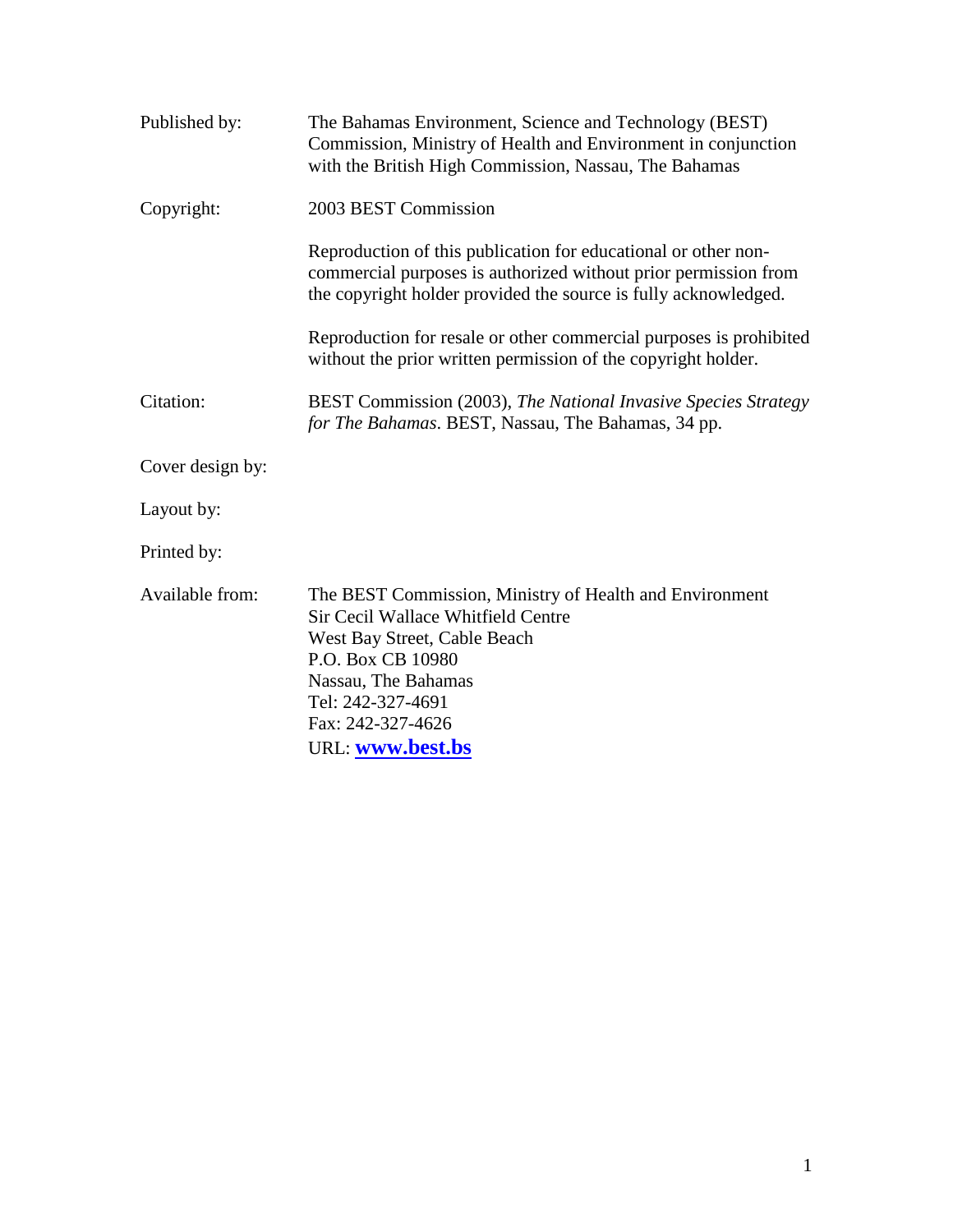# **The National Invasive Species Strategy For The Bahamas**

**March 2003**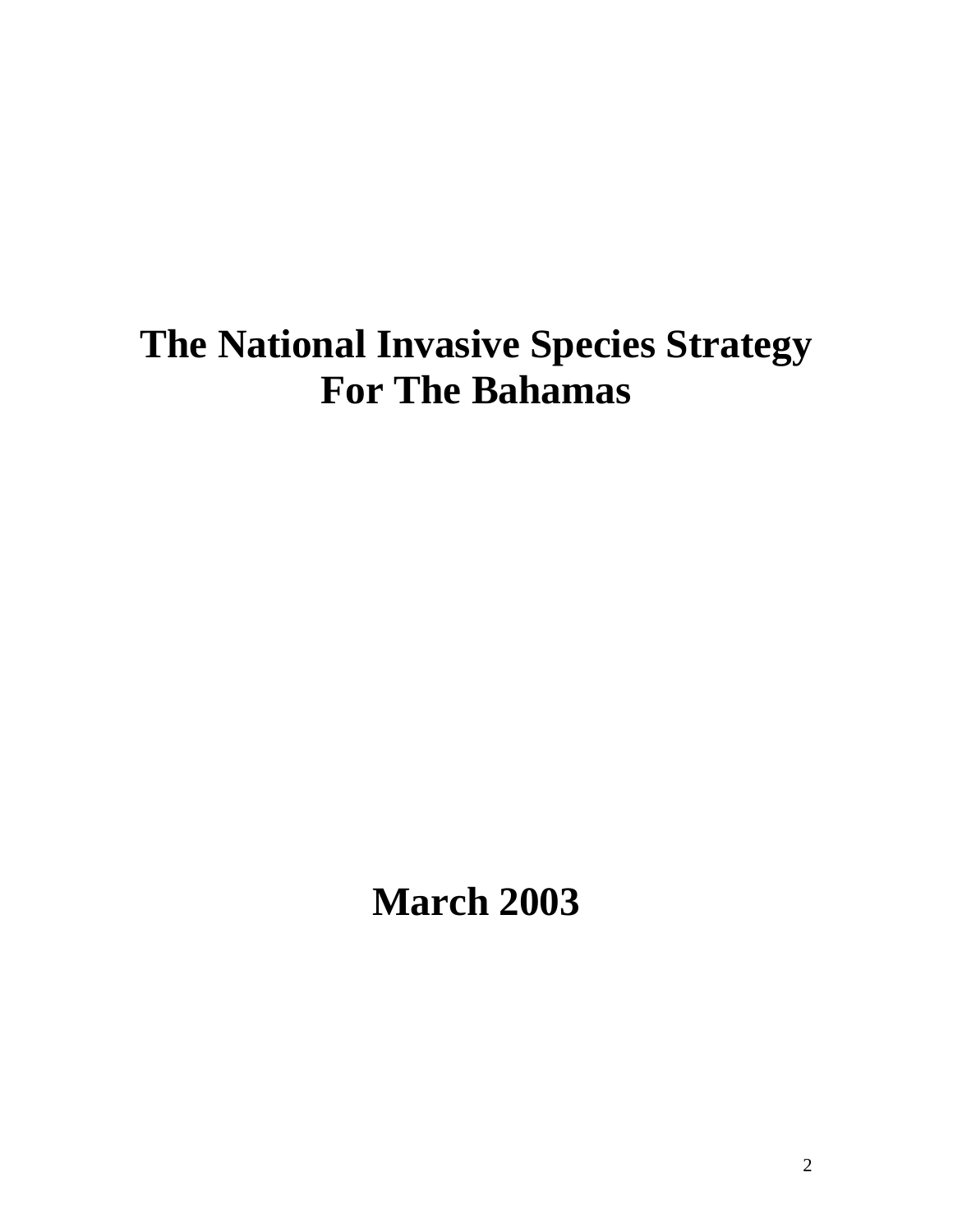#### **Message from the Minister of Health and Environment**

As the world becomes a global village, countries find it more and more difficult to isolate themselves from problems in other countries. The issue of biological invasion has become globally significant because no country is immune to the negative impacts it can cause.

Invasive species are typically defined as those organisms that negatively impact the environment, economy, human welfare and human health of a country. Invasives are thought to be one of the main causes of biodiversity loss worldwide. This problem is of sufficient significance to be addressed in the Convention on Biological Diversity, the international agreement on conservation, protection and sustainable use of biodiversity.

The National Invasive Species Strategy Project has afforded The Bahamas the opportunity to examine what invasive species occur in our country, which species need to be given priority and what mechanisms can be developed to address their introduction and spread. The project has involved a series of stakeholder workshops, public awareness campaigns and training. One of its objectives has been realized in the publication of this document, the National Invasive Species Strategy. It is hoped that various aspects of this Strategy will be implemented immediately and others in the near future.

Consultation has been an important aspect of this project as the Government recognizes that we cannot deal with issues of national significance without national discussions. Stakeholder workshops were carried out in several Bahamian islands, including Abaco, Andros, Grand Bahama and Eleuthera. All other islands were consulted through Local Government representatives. The result is a plan that encompasses as succinctly as possible the concerns expressed by all.

I encourage you to not only read this Strategy, but to also contribute to its implementation. If every citizen of The Bahamas can apply what is recommended, if only within their own homes, we will have achieved much in our efforts to address the invasive species problem.

On behalf of the Government, I wish to again express our gratitude to the British Government for their assistance in combating this global biological problem. This project represents the first joint effort between our two countries in addressing an environmental issue. It is our sincere hope that this is only the beginning of a fruitful cooperative relationship.

On behalf of the Ministry of Health and Environment and the BEST Commission, I wish to thank all who have participated in this worthy effort and have made this project a success.

> Dr. Marcus C. Bethel Minister of Health and Environment The Commonwealth of The Bahamas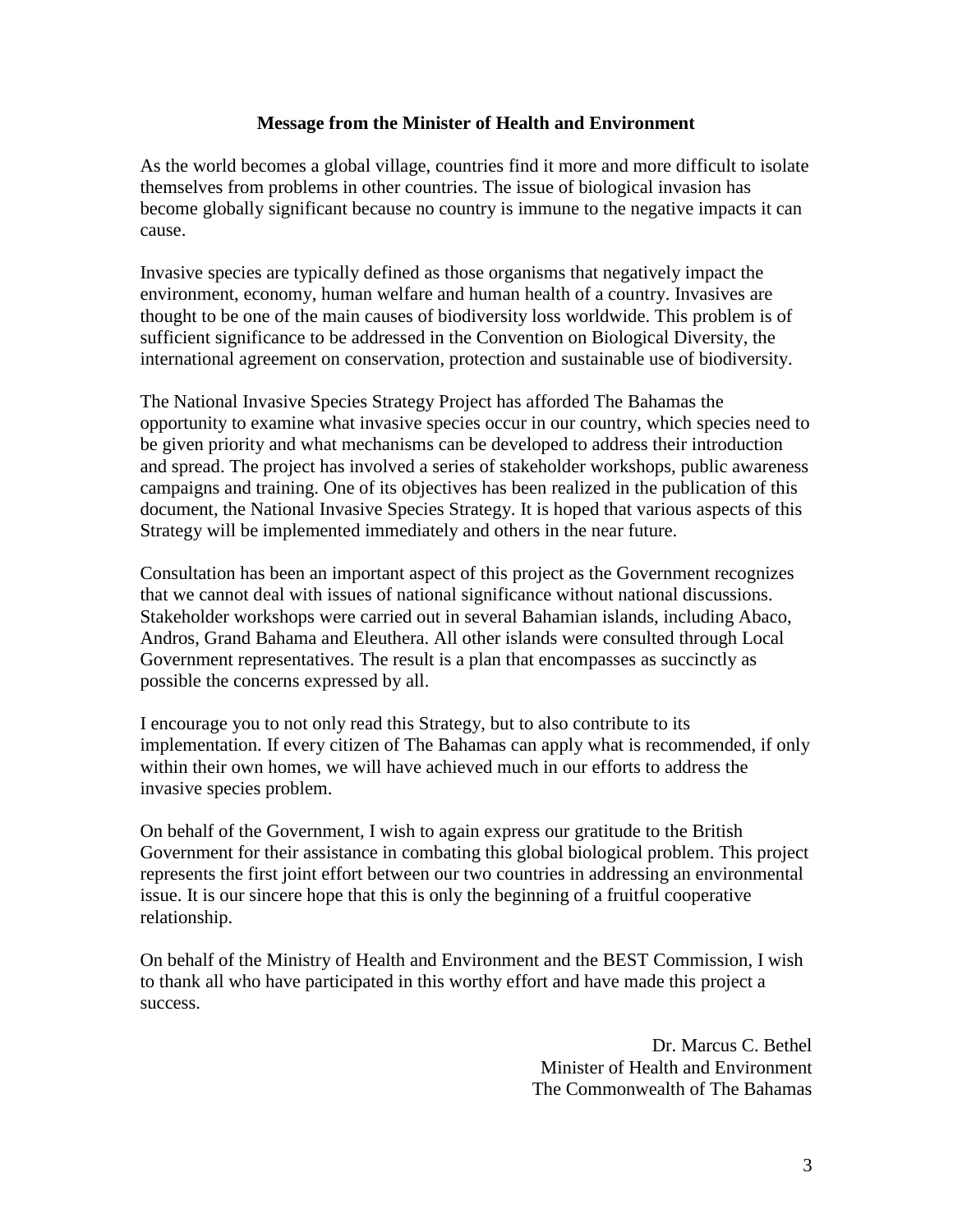#### **Message from the British High Commissioner**

The National Invasive Species Strategy Project represents an important milestone in the cooperative relationship between the United Kingdom and the Commonwealth of The Bahamas. It is the first opportunity that my Government has been able to work jointly with the Government of the Commonwealth of The Bahamas on an issue of environmental concern.

Invasive species pose not only a threat to The Bahamas, but to the world. Everyday, native species and habitats are put at risk of displacement and extinction from invasion by non-native plants and animals. These invasions have increased globally due to expansion in the trade of goods and services, the increased mobility of people, the liberalization of markets and the use of exotic species in a wide range of activities.

This project has enabled The Bahamas to begin to assess the impact of invasive species nationally and develop a strategy to combat invasion and protect its native species and habitats. The British Government is proud to be able to contribute to such a worthwhile activity and to aid in the conservation and protection of the biological diversity of these islands.

Funding for this project has been made possible through the Environment Project Fund of the Foreign and Commonwealth Office (FCO) of the British Government. The FCO works to protect and improve the quality of the global environment as a foundation for sustainable development. It is committed to addressing critical environmental issues, such as biodiversity, biotechnology, energy, resource supply and climate change.

The FCO accomplishes its tasks through a global network of missions, and the Environment Fund aims to utilise this network in association with governments, NGOs and institutions to support a range of focused, high quality environment projects, such as the Bahamian invasive species project.

It is our hope that this is only the beginning of joint efforts between the United Kingdom and The Bahamas to address environmental issues and concerns to the betterment of all humankind.

> His Excellency Peter Heigl British High Commissioner Nassau, The Bahamas 15<sup>th</sup> February 2003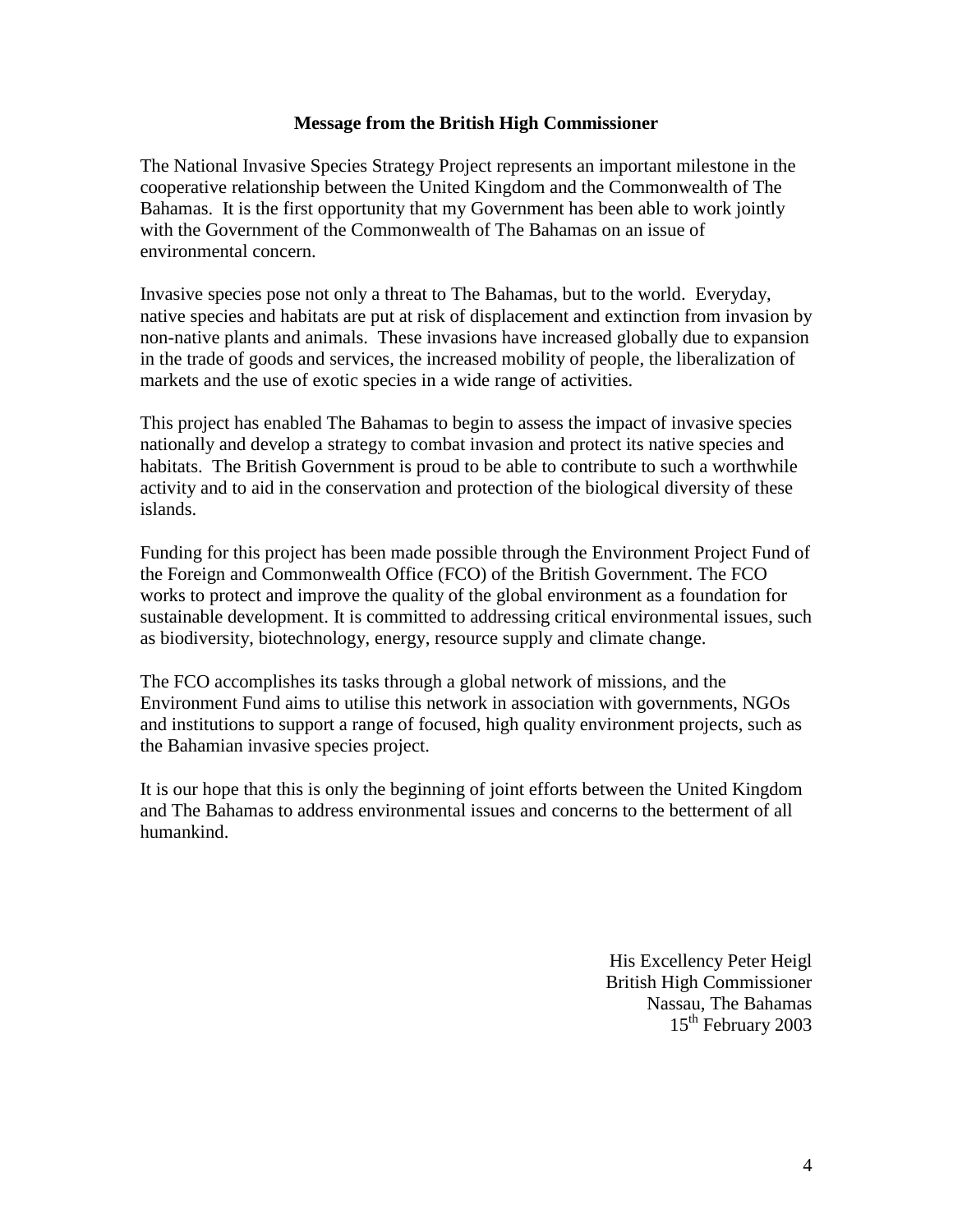#### **Message from the Ambassador for the Environment**

The National Invasive Species Strategy Project represents the second phase in a national effort to address the issue of biological invasion. This project builds on the work completed under the Inter-American Biodiversity Information Network Invasives Information (I3N) Project, which enabled the development of databases of invasive species found in The Bahamas. While we realize these databases are not complete, they provided a starting point for work to begin on dealing with this problem.

Both projects have provided The Bahamas the opportunity to work cooperatively with foreign Governments and organizations. The information project was made possible through assistance from the United States Geological Survey and the current strategy project, through the Environment Project Fund of the British Government's Foreign and Commonwealth Office. The willingness of these agencies to work cooperatively with The Bahamas, a small islands developing State, speaks to the global concern on this issue.

Invasive species are not just an ecological problem. They are also an economic one. Worldwide, millions of dollars are spent every year to control invasive species and to repair the damage they cause. As we experience trying economic times globally, we must strive to ensure that issues that may further impact us negatively are adequately addressed. Biological invasion is one such issue.

Island states, like The Bahamas, are generally considered highly susceptible to invasions because of their particularly vulnerable native biodiversity and predominantly import driven economies.

The recommendations contained within this Strategy represent The Bahamas' initial effort to deal with invasive species nationally. It is our intent to continue to build on this initial work towards achieving implementation and instituting effective management mechanisms.

On behalf of the BEST Commission, I thank the British High Commission and all persons involved for their invaluable assistance in this project, and making the publication of this document possible through their contributions of knowledge, expertise, insights and opinions.

> His Excellency Keod M. Smith Ambassador for the Environment The Commonwealth of The Bahamas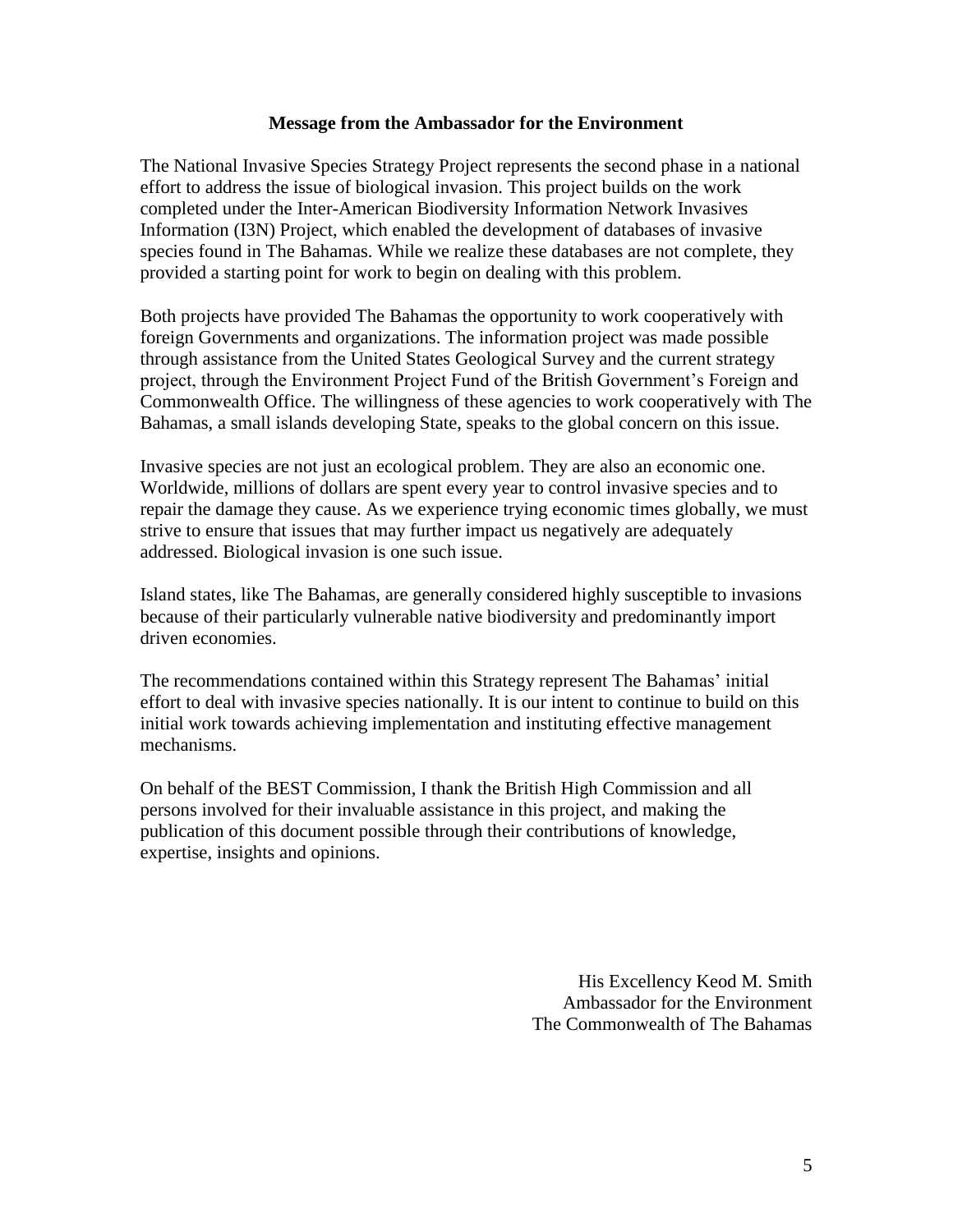#### **Preface**

The National Invasive Species Strategy (NISS) project was developed in 2002 and jointly funded by The Bahamas Government and the Environment Project Fund of the Foreign and Commonwealth Office of the British Government.

The project facilitates the assessment of the current mechanisms existing in The Bahamas to address the invasive species issue while enabling increased public awareness and involvement in the process. There have been numerous stakeholder and public exercises during the project over the past few months. The project has resulted in the development of awareness materials that will hopefully be of benefit, not only to The Bahamas, but also to other Small Island Developing States (SIDS).

The NISS project has also afforded The Bahamas the opportunity to begin to build partnerships with international organizations, such as the Global Invasive Species Programme (GISP), Invasive Species Specialist Group (ISSG), Islands Initiative and The Nature Conservancy (TNC).

This project builds on initial work completed under the Inter-American Biodiversity Information Network (IABIN) Invasives Information Network Project in which databases on invasives species, expertise and programmes were developed and made accessible on the Worldwide Web. This phased approach has been very successful and it is intended that the work on this issue will continue, resulting in the development of a comprehensive infrastructure that will prevent the entry and establishment of unwanted invasive species and other biological threats to the biodiversity of the Bahamian islands.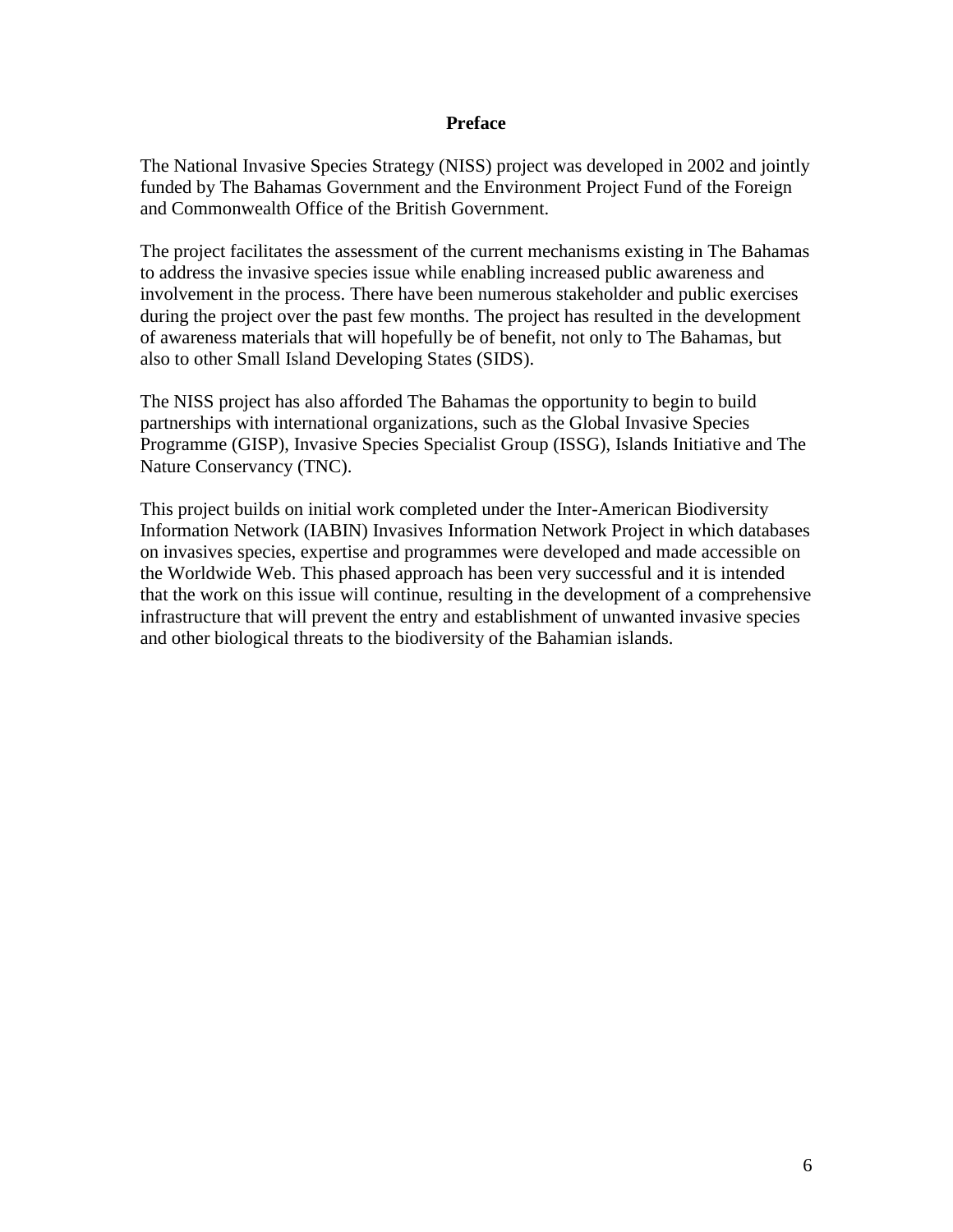#### **Acknowledgements**

This project was successfully completed through the hard work of the following individuals of the BEST Commission: Dr. Donald Cooper, Nakira Wilchcombe, Stefan Moss, Sharrah Moss, Lorca Bowe, Maria Hield and Diane Adderley; and the British High Commission, Nassau: Dave Wells and Sheila Lendgren.

The following persons have made invaluable contributions through the lending of their time, knowledge and expertise: Dr. John Hammerton, Paul Dean, Dr. Maurice Isaacs, Pastor James Redmon, Chris Bergh, Ruark Cleary, and Dr. Maj de Poorter.

Consultants for the project were: Dr. Moses Kairo, Cynthra Persad and Dr. Bibi Ali, CAB International and Lihong Zhu, Natural Resources Institute.

All stakeholders and members of the public who provided input and insight in discussions on invasive species and how the country can move forward have made the project worthwhile and fulfilling for all who have participated.

> *Stacey Wells-Moultrie Project Coordinator BEST Commission Ministry of Health and Environment*

> > *Nassau, March 2003*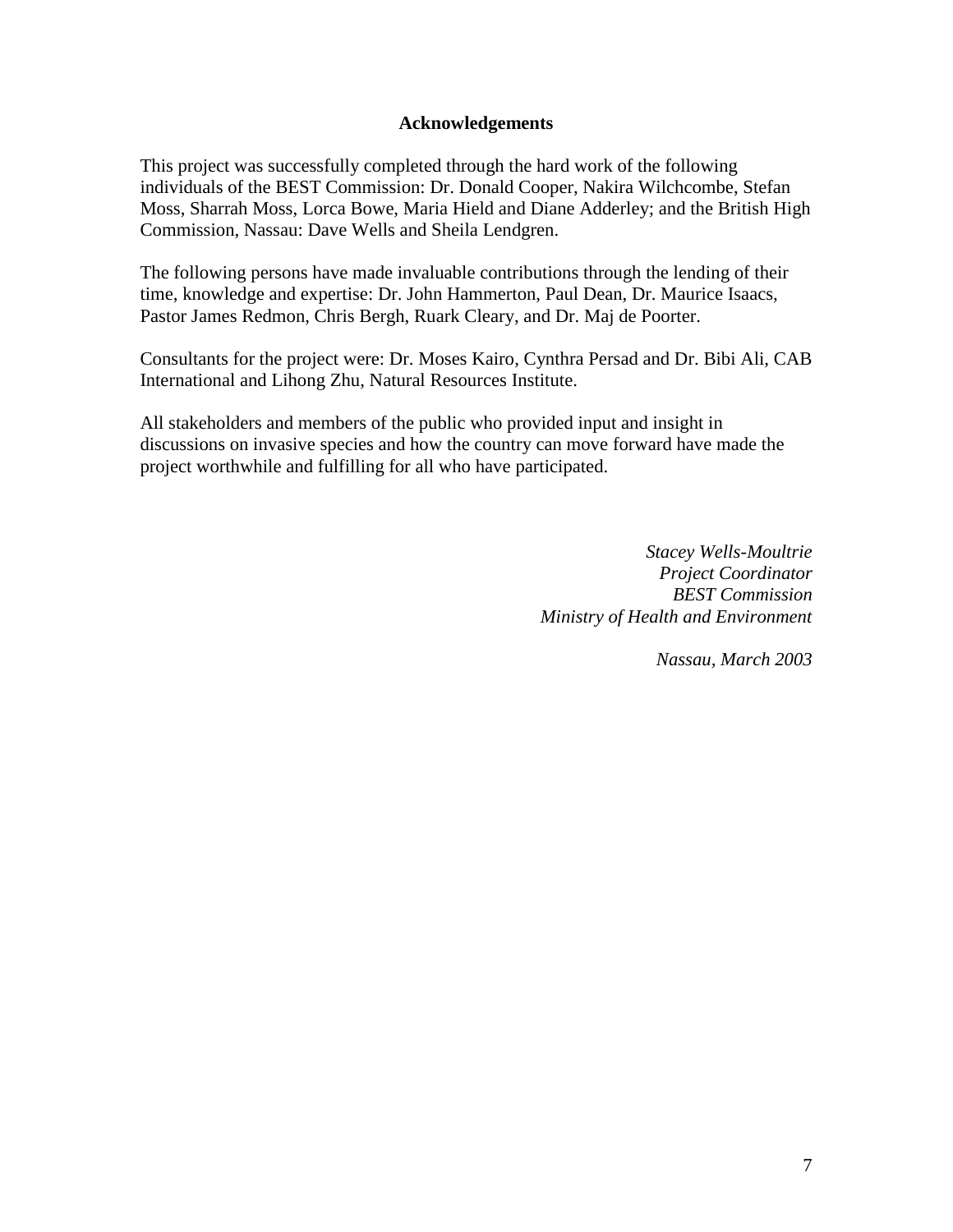Table of Contents

- 1.0 Abbreviations and Acronyms
- 2.0 Glossary of Terms
- 3.0 Introduction: An Overview of Invasive Alien Species
- 4.0 Mechanisms to Manage and Control Invasive Species
- 5.0 Recommendations
- References

Appendices:

- I. The Public and Implementation of the Strategy
- II. Plant and Animal Species Recommended for Eradication
- III. Plant and Animal Species Recommended for Control
- IV. Draft Policy on Invasive Species
- V. Code of Conduct for Government
- VI. Voluntary Code of Conduct for Botanical Gardens
- VII. Voluntary Code of Conduct for Landscape Architects
- VIII. Voluntary Code of Conduct for the Gardening Public
- IX. Voluntary Code of Conduct for Nursery Professionals
- X. Voluntary Code of Conduct for Zoos and Aquaria
- XI. Voluntary Code of Conduct for Farms (Agricultural and Aquacultural)
- XII. Voluntary Code of Conduct for Pet Stores, Breeders and Dealers
- XIII. Voluntary Code of Conduct for Pet Owners
- XIV. Voluntary Code of Conduct for Veterinarians
- XV. Stakeholder Participant List
- XVI. List of Known Invasive Alien Species in The Bahamas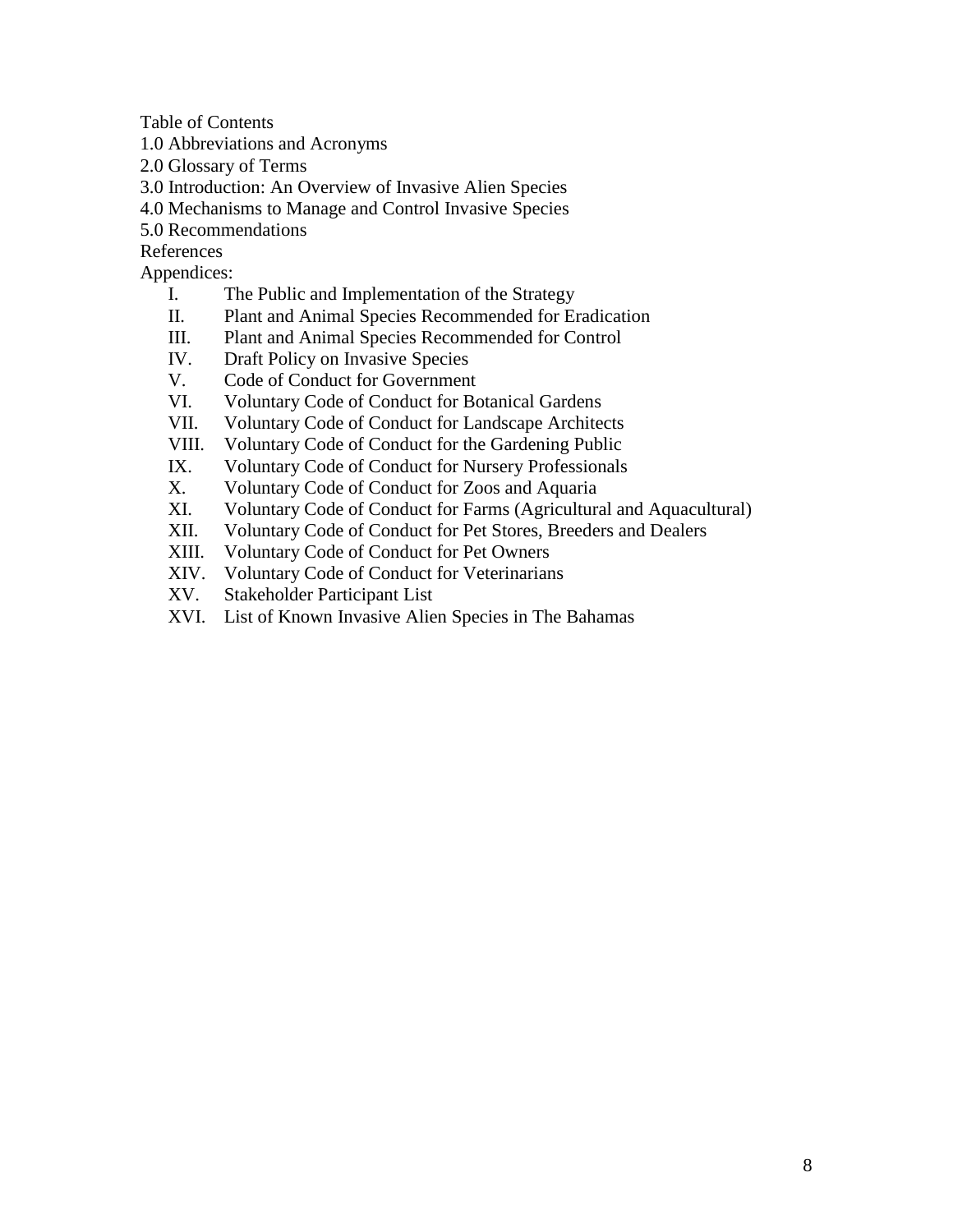# **1.0 Abbreviations and Acronyms**

| <b>BEST</b>                                                                           | Bahamas Environment, Science and Technology                         |  |
|---------------------------------------------------------------------------------------|---------------------------------------------------------------------|--|
| Successor of a number agencies including the Commonwealth<br><b>CAB</b> International |                                                                     |  |
| Agricultural Bureau initially existing in the United Kingdom and other                |                                                                     |  |
|                                                                                       | parts of the Commonwealth                                           |  |
| <b>CBD</b>                                                                            | <b>Convention on Biological Diversity</b>                           |  |
| <b>FAO</b>                                                                            | United Nations Food and Agriculture Organization                    |  |
| <b>FCO</b>                                                                            | Foreign and Commonwealth Office                                     |  |
| <b>GISP</b>                                                                           | Global Invasive Species Programme                                   |  |
| I3N                                                                                   | <b>IABIN Invasives Information Network</b>                          |  |
| <b>IABIN</b>                                                                          | <b>Inter-American Biodiversity Information Network</b>              |  |
| <b>ICAO</b>                                                                           | <b>International Civil Aviation Organization</b>                    |  |
| <b>IMO</b>                                                                            | <b>International Maritime Organization</b>                          |  |
| <b>IPPC</b>                                                                           | <b>International Plant Protection Convention</b>                    |  |
| <b>ISSG</b>                                                                           | <b>Invasive Species Specialist Group</b>                            |  |
| <b>IUCN</b>                                                                           | <b>World Conservation Union</b>                                     |  |
| <b>NBSAP</b>                                                                          | National Biodiversity Strategy and Action Plan                      |  |
| <b>NGO</b>                                                                            | Non-Governmental Organization                                       |  |
| <b>NISS</b>                                                                           | <b>National Invasive Species Strategy</b>                           |  |
| <b>OIE</b>                                                                            | Office International des Epizooties                                 |  |
| Ramsar                                                                                | Convention on Wetlands of International Importance especially as    |  |
|                                                                                       | Waterfowl Habitat (Ramsar, 1971)                                    |  |
| <b>SIDS</b>                                                                           | <b>Small Island Developing States</b>                               |  |
| <b>SPS</b>                                                                            | Agreement on the Application of Sanitary and Phytosanitary Measures |  |
| <b>TNC</b>                                                                            | The Nature Conservancy                                              |  |
| <b>UNCLOS</b>                                                                         | United Nations Convention on Law of the Sea (Montego Bay, 1982)     |  |
| <b>UNCED</b>                                                                          | United Nations Conference on Environment and Development (Rio de    |  |
|                                                                                       | Janeiro, 1992)                                                      |  |
| <b>WHO</b>                                                                            | World Health Organization                                           |  |
| <b>WTO</b>                                                                            | World Trade Organization                                            |  |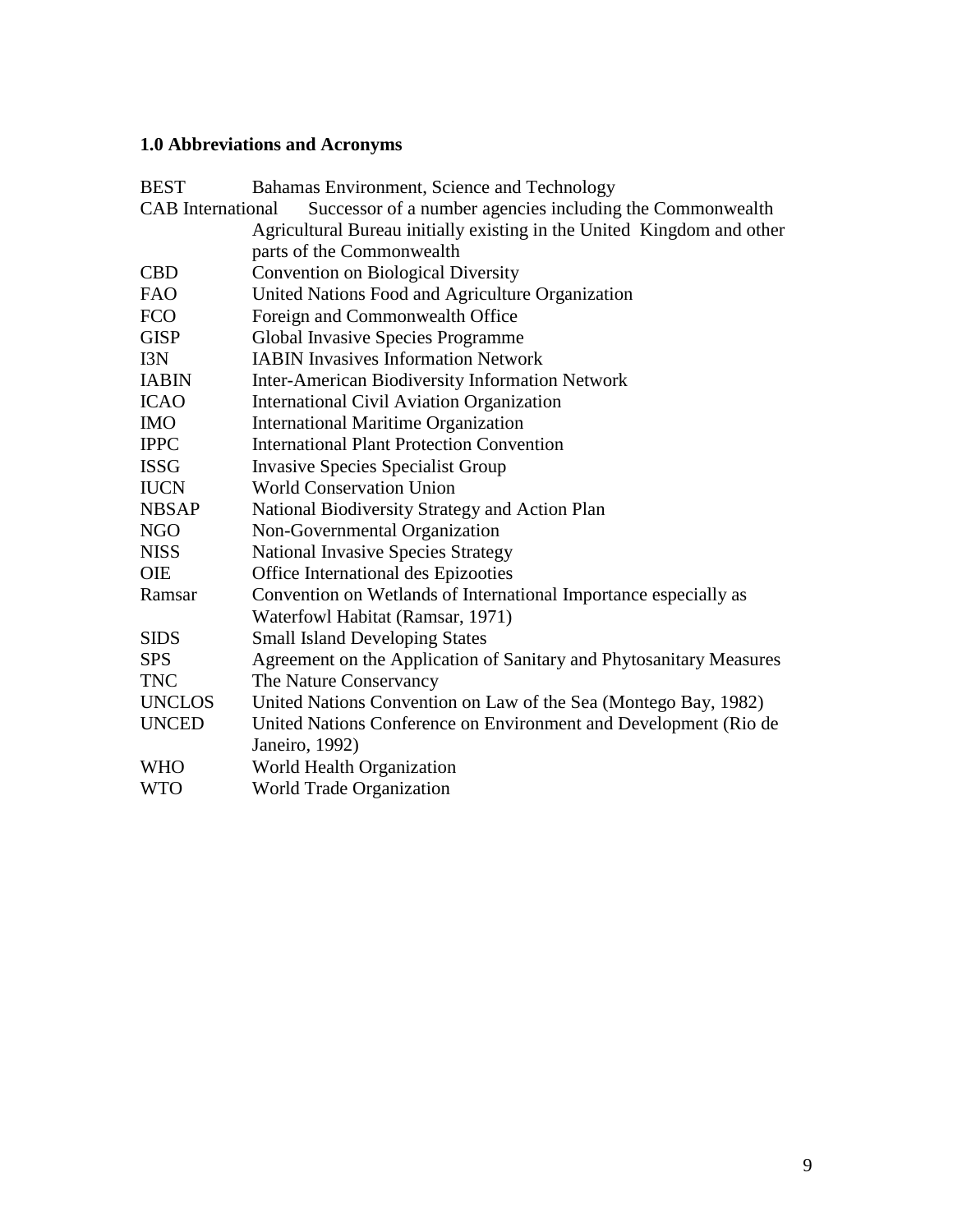#### **2.0 Glossary of Terms**

Aggressive species – Those species (plants, animals, micro-organisms) that overwhelm the landscape whether they are native or introduced.

Alien species – non-native, non-indigenous, foreign, exotic species occurring outside of their natural range and dispersal potential, and includes any part, such as seeds and larvae, that might survive and subsequently reproduce.

Biodiversity – The variability among living organisms from all sources including, *inter alia*, terrestrial, marine and other aquatic ecosystems and the ecological complexes of which they are part; this includes diversity within species, between species and of ecosystems. Short for biological diversity.

Conservation of biodiversity - The management of human interactions with genes, species, and ecosystems so as to provide the maximum benefit to the present generation while maintaining their potential to meet the needs and aspirations of future generations; encompasses elements of saving, studying, and using biodiversity.

Domesticated or cultivated species - Species in which the evolutionary process has been influenced by humans to meet their needs.

Ecology - A branch of science concerned with the interrelationship of organisms and their environment.

Ecosystem - A dynamic complex of plant, animal, fungal, and microorganism communities and their associated non- living environment interacting as an ecological unit.

Endemic species – A species restricted to a specified region or locality.

Harmful or dangerous – Plants and animals that sting, prickle, cause allergies, are poisonous to humans or other organisms or exclude other organisms from an ecosystem or habitat.

Feral animals – Animals that are untamed or wild.

Historic – Those plants and animals that were introduced long ago but now are accepted by most persons as "native".

Intentional introduction – An introduction made deliberately by humans, involving the purposeful movement of a species outside of its natural range and dispersal potential. Such introductions may be done legally or illegally.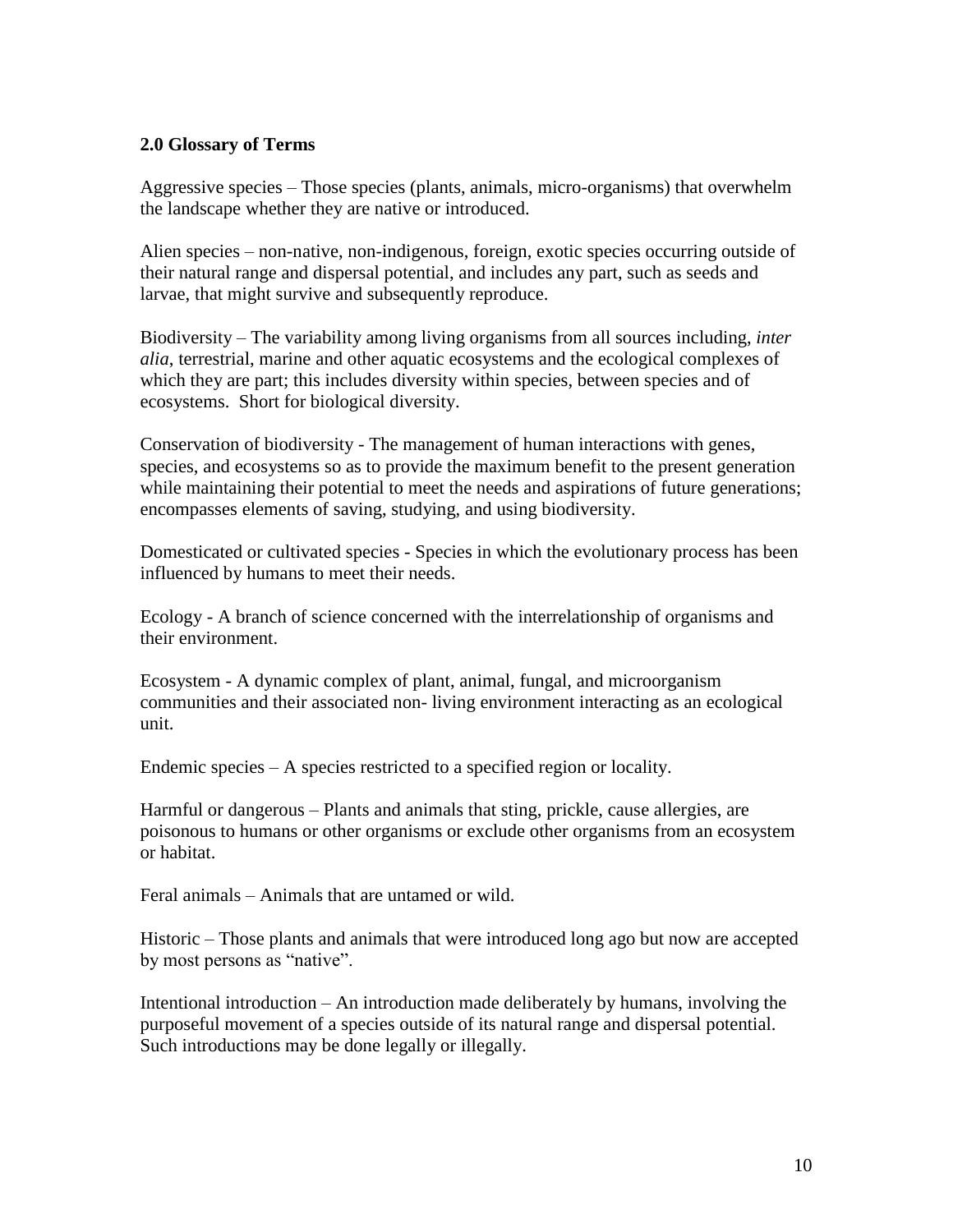Introduction – The movement by human agency of a species, subspecies or lower taxon outside its natural range. This movement can be either within a country or between countries.

Invasive alien species - Alien species that become established in a new environment, then proliferate and spread in ways that are destructive to native ecosystems, human health, and ultimately human welfare.

Native species – A species occurring within its natural range and dispersal potential, i.e. within the range it occupies naturally or could occupy without direct or indirect introduction or by care of humans. Those plants and animals that occurred when Columbus arrived.

Naturalized – Plants and animals that have been introduced and now propagate on their own.

Unintentional introduction – An unintended introduction made as a result of a species utilizing humans or human delivery systems as vectors for dispersal outside its natural range.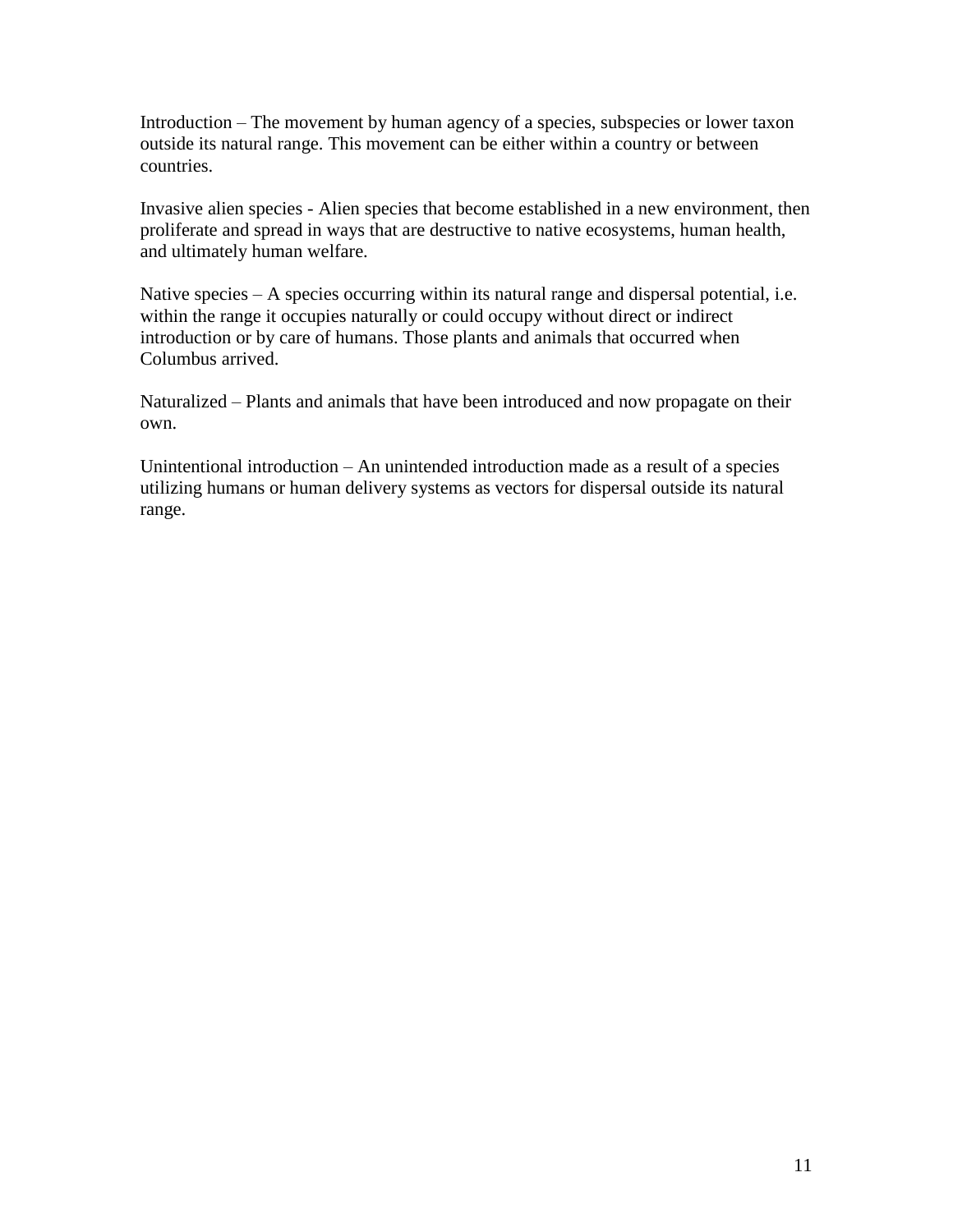### **3.0 Introduction: An Overview of Invasive Alien Species**

Invasive alien species may be defined as:

*Alien species that become established in a new environment, then proliferate and spread in ways that are destructive to native ecosystems, human health, and ultimately human welfare.*

Invasive species spread because the natural controls that keep them in check in their native homelands, such as disease and predators, do not exist when they introduced into a new habitat.

Invasive species occur globally and are represented in every taxonomic group. They can be:

- micro-organisms, such as bacteria and plankton;
- plants, such as trees, shrubs and vines; or
- animals, such as insects, reptiles, amphibians and mammals

Invasive species have negative economic and environmental impacts. Some of these negative impacts include:

- loss of genetic diversity, i.e. they dilute the gene pool through hybridization;
- competition with native species, resulting in their loss or displacement;
- introduction of diseases; and
- change in the physical properties of the environment, e.g. decrease amount of dissolved oxygen in water, decrease the amount of sunlight reaching an area.

The direct economic costs of invasive alien species run into many billions of dollars annually. A recent effort by United States ecologists to calculate the annual costs of all alien invasives in the United States concluded that invasive weeds cost US agriculture about \$27 billion per year. The total costs to the United States of all non-indigenous species (plants, animals, and microorganisms) were estimated at over \$138 billion per year.

Increasing globalization of markets and rises in global trade, transport, travel and tourism mean that more and more species from all parts of the world are moving to new habitats, enhancing the possibility of invasion in all ecosystems all over the world.

The degradation of natural habitats globally has made it easier for alien species to establish and become invasive. Global climate change is also a factor assisting the spread and establishment of invasive alien species. For example, increased temperatures may enable alien, disease-carrying mosquitoes to extend their range.

There are three categories of activities that can result in alien species becoming invasive:

1. Intentional introduction of species for use in biological production systems, i.e. agriculture, forestry, fisheries and landscaping, as well as recreational and ornamental purposes and for biological control of pests;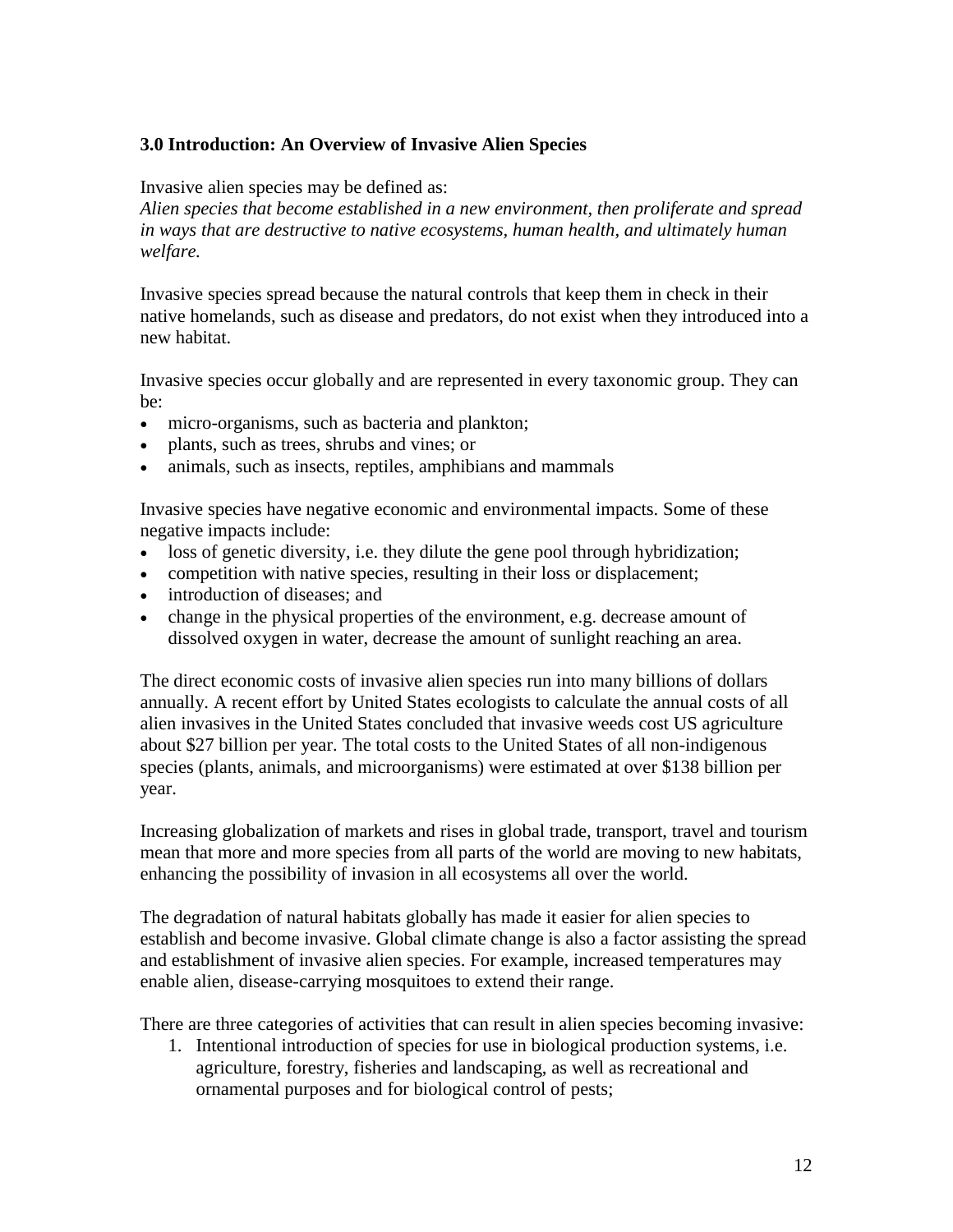- 2. Intentional introduction of species as a commodity for uses where there is a known risk of escape or release to the wild, i.e. zoos, aquaculture, mariculture, aquariums, horticulture, pet trade, etc.; and
- 3. Unintentional introduction of species through pathways involving transport, trade, travel or tourism.

With unintentional introductions, alien species can be present in bilge and ballast water of ships, airplane wheel wells, tourists' shoes, as well as gut and hooves of imported livestock. Absent bioterrorism, the spread of disease by international travelers or freight, is also an unintentional introduction, e.g., West Nile virus.

Studies have shown that islands, like those of The Bahamas, are especially vulnerable to invasions. Island species often have small populations and are unique when compared to continental species due to the isolation of islands throughout prehistoric times. This isolation has been provided by the natural barriers of oceans, mountains, rivers and deserts that have enabled these unique species and ecosystems to evolve. Most island species are ill-equipped to defend against aggressive invading species and fare poorly in the face of competitors, predators, pathogens and parasites from other areas.

While the isolation of islands has proved to be a weakness in the ability of island species and ecosystems to be resilient against biological invasion, it can be used as an advantage by improvement of the capacity of governments of Island States to prevent the arrival of invasive alien species with better knowledge, improved legislation and greater management capacity, supported by quarantine and customs systems that are capable of identifying and intercepting invasive alien species.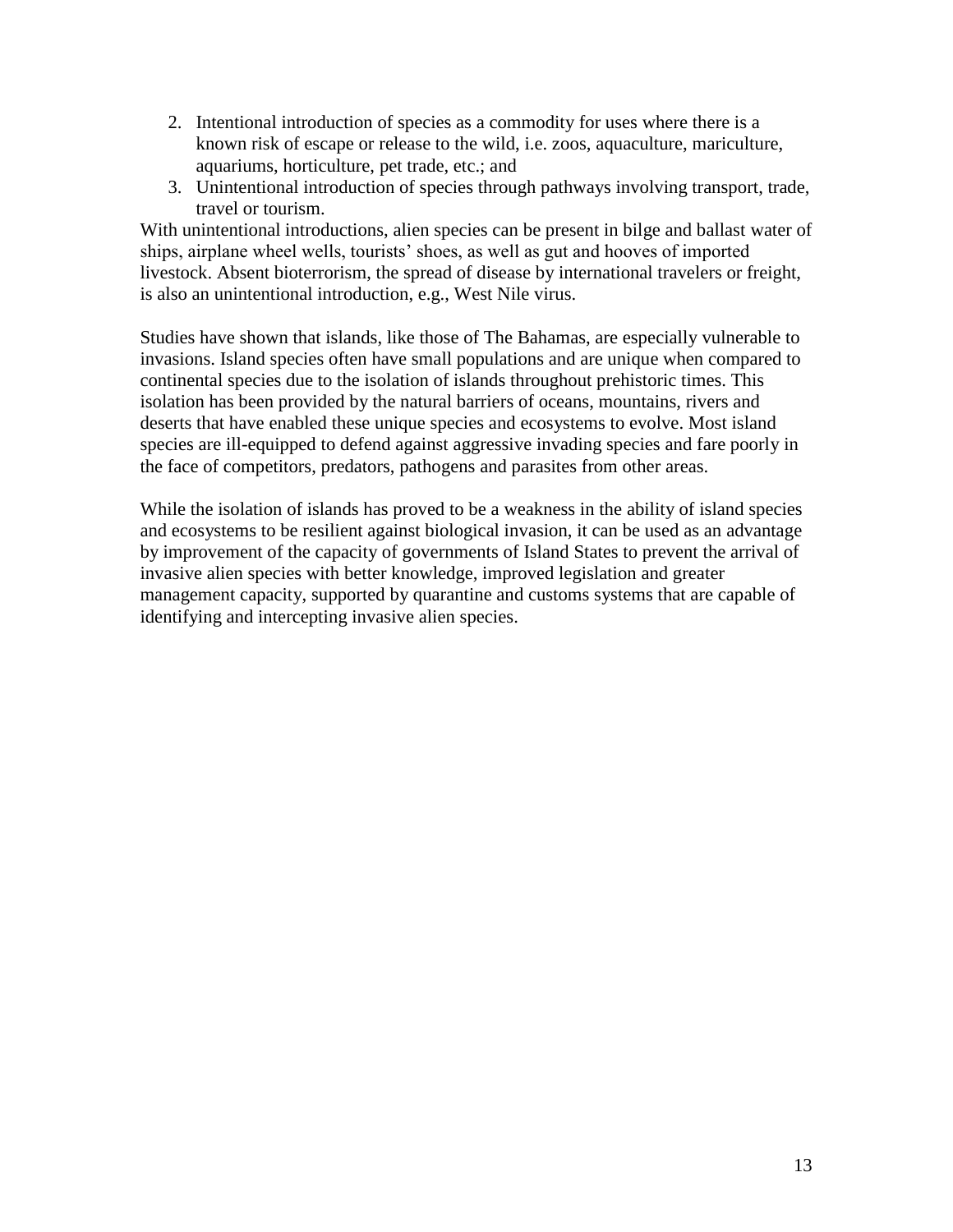#### **4.0 Mechanisms to Manage and Control Invasive Species**

Measures that can be taken to address invasion by alien species include:

- Prevention
- Early detection and response
- Eradication
- Control

Prevention of the entry and establishment of unwanted invasive species will require a comprehensive infrastructure that includes a national inspection system, training of human resources, and funding. Public education and awareness is also an important part of prevention (see also Appendix I).

Prevention also involves reduction or elimination of those activities that make invasion possible, i.e. clear-cutting, pollution and other forms of habitat degradation.

An early detection system was previously used in The Bahamas for the Pink Hibiscus mealy bug (*Maconellicoccus hirsutus*). Early detection and response involves inventory and mapping of species, a rapid-response plan, public notification, and the resources to act quickly when a new invader is discovered. This system is the same as would be employed by a public health agency in the event of a new disease outbreak. A system for addressing invasive species would include components for:

- 1. Raising public awareness;
- 2. Generating support and funds for quality programs;
- 3. Developing effective integrated management plans with specific control actions; and
- 4. Assessing the economic and social impact of invasives.

An important component of an early detection system is monitoring. Monitoring of species must occur on a regular basis.

Early detection is facilitated by collaboration within the country to maximize human and financial resources with monitoring being carried out by those who are regularly in the field, i.e. birdwatchers, landscape crews and researchers.

Out of all possible management strategies of invasive species, eradication (removal of the entire population) is the most suited as a means for restoration of native biological diversity, although it is also the most difficult and expensive strategy to employ. Whether or not eradication can be accomplished is affected by whether it is feasible and if it can be carried out early enough in an invasion to be successful. Eradication of established populations of invasive species requires significant resources and years of committed action to accomplish. It is important to note that the most successful examples of eradication are from small islands.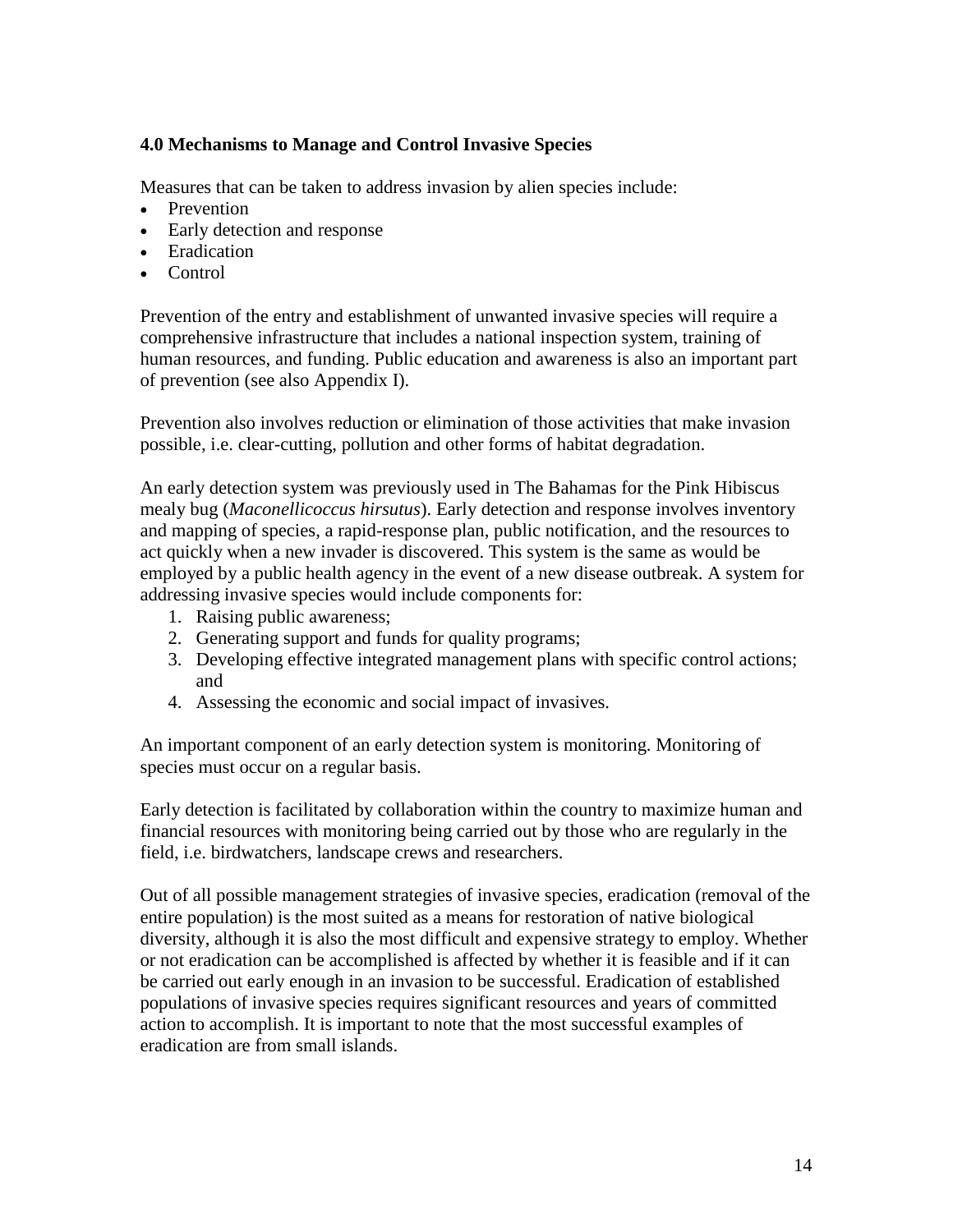Control of invasive species requires initial treatment followed by maintenance control. Maintenance control involves use of techniques in a coordinated manner on a continuous basis in order to maintain invasive populations at the lowest acceptable level. Options for control include prohibition and restriction with conditions. Control also involves ensuring the use of proper disposal methods and areas, especially with respect to invasive plant material. Control methods should be socially, culturally and ethically acceptable as well as efficient and non-polluting. Methods employed should minimize adverse affects on native flora and fauna, human health and well-being or agricultural stocks.

In exploring all the options available for addressing the invasive species problem, we must recognize the role that human habits and behaviours play in the introduction and spread of invasives and work to modify or change these. For example, in management of dogs, we must also focus on fostering responsible care of owned dogs, implementation of current and new legislation to achieve this and enforcement of legislation.

Human decisions and human activities not only affect the introduction and spread of invasive species, but also affect the resilience of ecosystems and the possibility of timely policy responses to deal with invasions. Degraded habitat, such as land that has been clear-cut, is prime habitat for invasion. If policy responses are slow, the risk of invasive species becoming established is increased and the success of preventive or control measures is negatively affected.

Any meaningful prevention and control strategy has a cost. Given budget constraints, any decision-making on what measures to apply will inevitably involve setting priorities and accepting trade-offs. In consequence, the determination of costs and benefits of invasive alien species control and the related options for prevention, control and management becomes vital.

There are a number of reasons why it may be economically worthwhile to protect native biological diversity. These include protecting:

- human health and safety invasive species that introduce disease can impact directly on human well-being through sickness, debilitation and death.
- production standards invasive species may disrupt production processes by reducing the productivity of pasture, plants and livestock. Such incursions of invasive species may impact on production through increased costs, reduced output volumes or lower prices from products perceived as of inferior quality.
- access to overseas markets other countries may use the presence of potentially damaging invasive species in The Bahamas as a reason to erect trade barriers against Bahamian seafood and produce exports. These barriers can impact the prices for exports, and in the long term, may also lead to changes in the volume of products sent to export.
- a sense of security and cultural identity such impacts are difficult to quantify, but there can be a real reduction in well-being for the population at large from introduction of invasive species which damage parts of the environment significant for national or cultural identity, such as traditional use beaches and fisheries.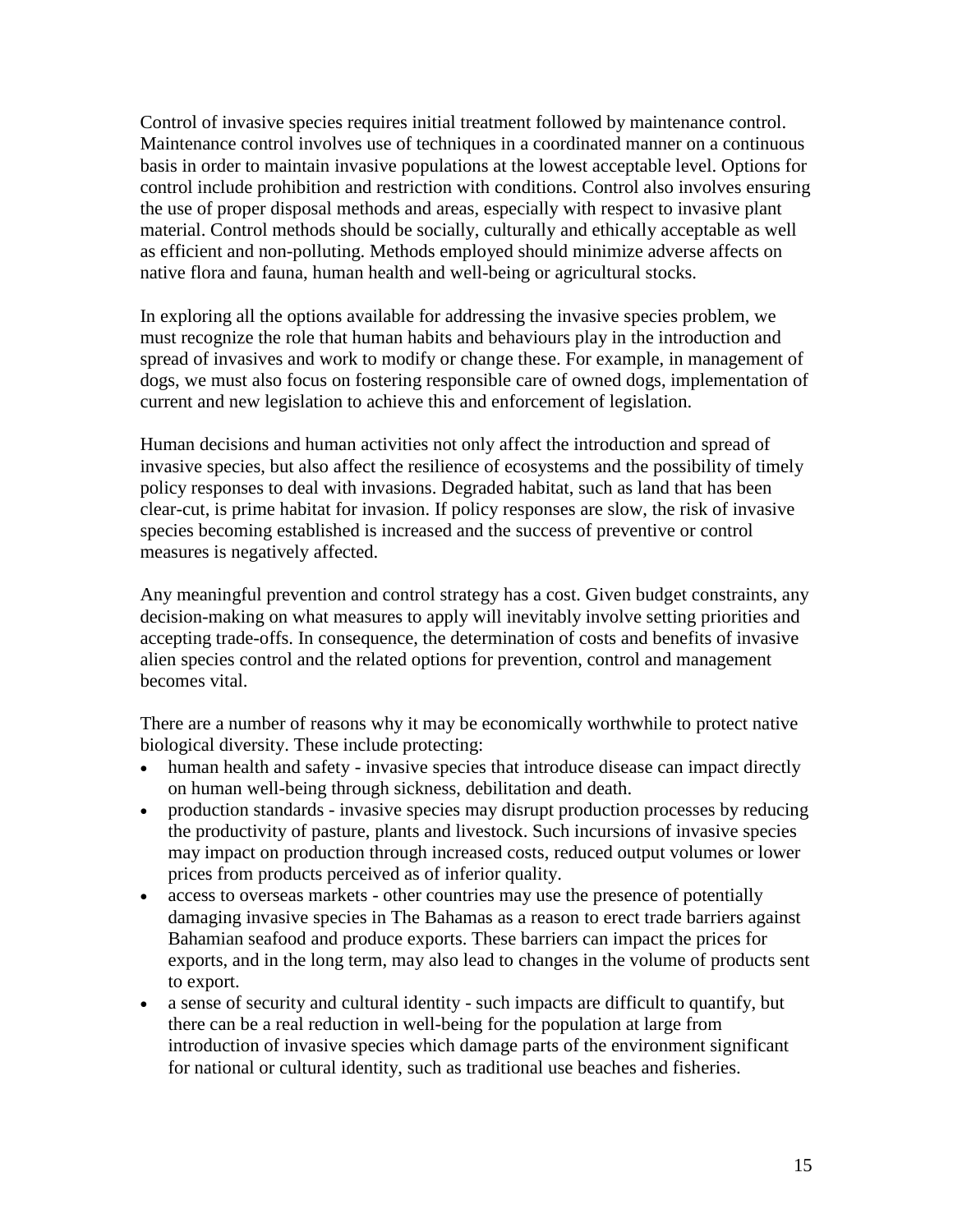# **5.0 Recommendations**

It must be clarified that actions recommended under this strategy are specific to invasive plants and animals. It is hoped that at a later stage micro-organisms and diseases will be addressed.

Stakeholders consulted during the project have recommended the following:

1. There should be building of awareness through the development of a database on invasive species to include:

- Information on risks associated with each species;
- All characteristics of each species (e.g. breeding habits. migration patterns, physical description;
- Management mechanisms and
- Visual representation.

2. Training should occur in the following areas:

- Customs officers in the identification, safe handling, holding and transfer of invasive species; and
- Agricultural and fisheries officers in the identification, safe handling, holding, transfer and disposal of invasive species as well as methods of risk assessment and management.
- Enforcement officers in the identification, safe handling, holding and transfer of invasive species.

3. All officers should be trained in a national mechanism that would coordinate action in the field with respect to invasive species. This mechanism would set up clear powers and responsibilities between the agencies concerned.

4. As monitoring cannot be achieved for the entire archipelago, it is recommended that specific sites be identified for regular monitoring, such as:

- All public areas
- National parks
- Protected areas
- Freshwater sources (groundwater and well fields)
- Field stations

5. Existing legislation related to management and control of alien species should be enforced and where deficient, be amended. There will also be the need to draft and amend new legislation specific to management and control of invasive alien species.

6. There should be a sequenced approach to invasive species control:

- i. Preventing entry of potential invasives from other countries and other Bahamian islands;
- ii. If entry has already occurred, preventing the establishment and spread of invasives, i.e. rapid response;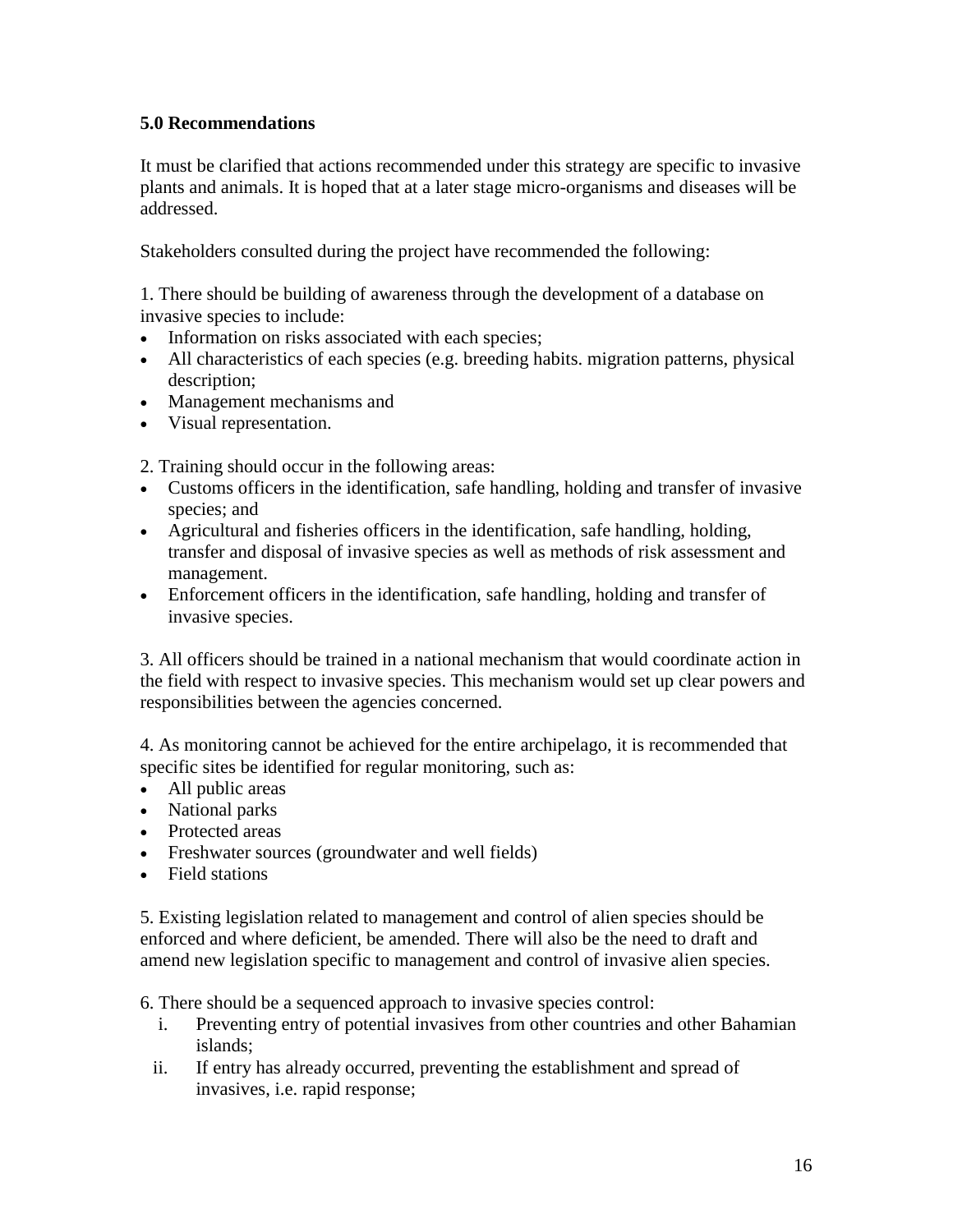- iii. Eradication of invasives at the earliest possible stage is preferred. Methods of eradication should be as ethical and humane as possible;
- iv. If eradication is not feasible or cost-effective, containment and long-term control measures should be considered.

7. Priority species should be listed for eradication and control. These lists therefore would not include all known invasives for The Bahamas. The latter list can be found at Appendix XVI and is the most current list to date. It should also be noted that species on the eradication and control lists would be reviewed on a regular basis with the result that current species may be deleted and new species added.

Species recommended for eradication are:

| Casuarina glauca         | <b>Suckering Australian Pine</b>                         |
|--------------------------|----------------------------------------------------------|
| Melaleuca quinquenervia  | Melaleuca, (paper bark)                                  |
| Mucuna pruriens          | <b>Monkey Tamarind</b>                                   |
| Scaevola taccada         | Asian Scaevola, White Inkberry, (Hawaiian Seagrape)      |
| Schinus terebinthifolius | Brazilian Pepper, Bahamian Holly                         |
| Molothrus bonariensis    | Shiny Cowbird                                            |
| Procyon lotor            | Raccoon (for all islands except New Providence and Grand |
|                          | Bahama)                                                  |

Species recommended for control are:

| Albizia lebbeck              | Woman's Tongue                          |
|------------------------------|-----------------------------------------|
| Antigonon leptopus           | Coral Vine                              |
| Bauhinia variegata           | Poor Man's Orchid                       |
| Casuarina equisetifolia      | Casuarina, Australian Pine, (beefwood)  |
| Delonix spp.                 | Poinciana                               |
| Eichhornia crassipes         | Water Hyacinth                          |
| Haematoxylon campeachianum   | Logwood                                 |
| Impomoea purpurea            | <b>Morning Glory</b>                    |
| Leucaena glauca              | Jumbey                                  |
| Pimenta racemosa             | Bay Rum                                 |
| Prunus amygdalus             | Almond                                  |
| Ricinus communis             | <b>Castor Bean</b>                      |
| Spathodea campanulata        | African Tulip Tree, Flame of the Forest |
| Schefflera actinophylla      | Schefflera, Queensland Umbrella Tree    |
| Trachelosperumum jasminoides | <b>Star Jasmine</b>                     |
| Wedelia trilobata            | Wedelia, (carpet daisy)                 |
| Columba livia                | <b>Rock Dove</b>                        |
| Passer domesticus            | <b>House Sparrow</b>                    |
| Streptopelia decaocta        | <b>Eurasian Collared Dove</b>           |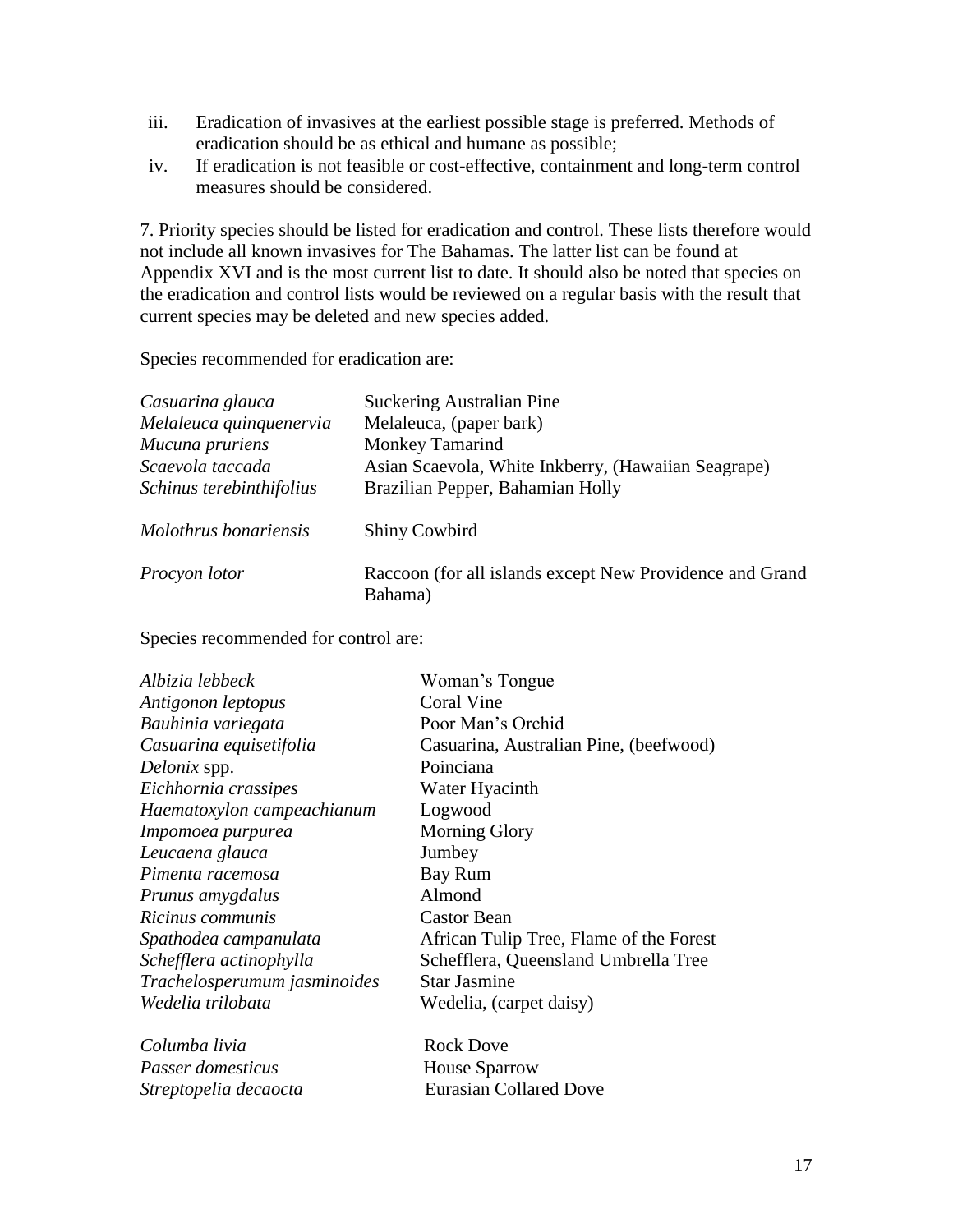| Canine        | Dogs                                          |
|---------------|-----------------------------------------------|
| Felis catus   | Cats                                          |
| Procyon lotor | Raccoon (for New Providence and Grand Bahama) |

- 8. The Government accept and implement an Invasive Species Policy as outlined in the draft at Appendix IV
- 9. Specific actions should be taken by the Government as given in the Code of Conduct in Appendix V.
- 10. Specific actions should be taken by sectors as identified in the Voluntary Codes of Conduct in Appendices VI through XIV.
- 11. The Government commit to give and seek funding for a sustained management program of invasive species and explore the option of maintaining a contingency fund specifically for emergency response purposes. Determining the size of such a fund would involve estimating the risk of an invasion emergency and the likely magnitude of such an event.
- 12. The Bahamas seeks to establish a comprehensive infrastructure for the management of invasive alien species in compliance with its international obligations under the following international agreements and organizations:
	- i. 1992 Convention on Biological Diversity, Article 8(h) and the Interim Guiding Principles for the Prevention, Introduction and Mitigation of Impacts of Alien Species
	- ii. 1971 Ramsar Convention, Resolution VII/14 on Invasive Species and Wetlands;
	- iii. 1995 FAO Code of Conduct for Responsible Fisheries and Code of Conduct for the Import and Release of Exotic Biological Control Agents
	- iv. 1994 World Trade Organization (WTO) Agreement on the Application of Sanitary and Phytosanitary Measures (SPS Agreement)
	- v. International Plant Protection Convention (IPPC)
	- vi. World Health Organization (WHO)
	- vii. Codex Alimentarius Commission for Food Safety and Human Health
	- viii. Office International des Epizooties (OIE) for Animal Health
		- ix. 1982 United Nations Convention of the Law of the Sea (UNCLOS), Article 196
		- x. 1997 IMO Guidelines for the Control and Management of Ships' Ballast Water to Minimize the Transfer of Harmful Aquatic Organisms and Pathogens
		- xi. 1998 International Civil Aviation Organization (ICAO) Assembly Resolution A-32-9 on preventing the Introduction of Alien Invasive Species
		- xii. Agenda 21, United Nations Conference on Environment and Development (UNCED), 1992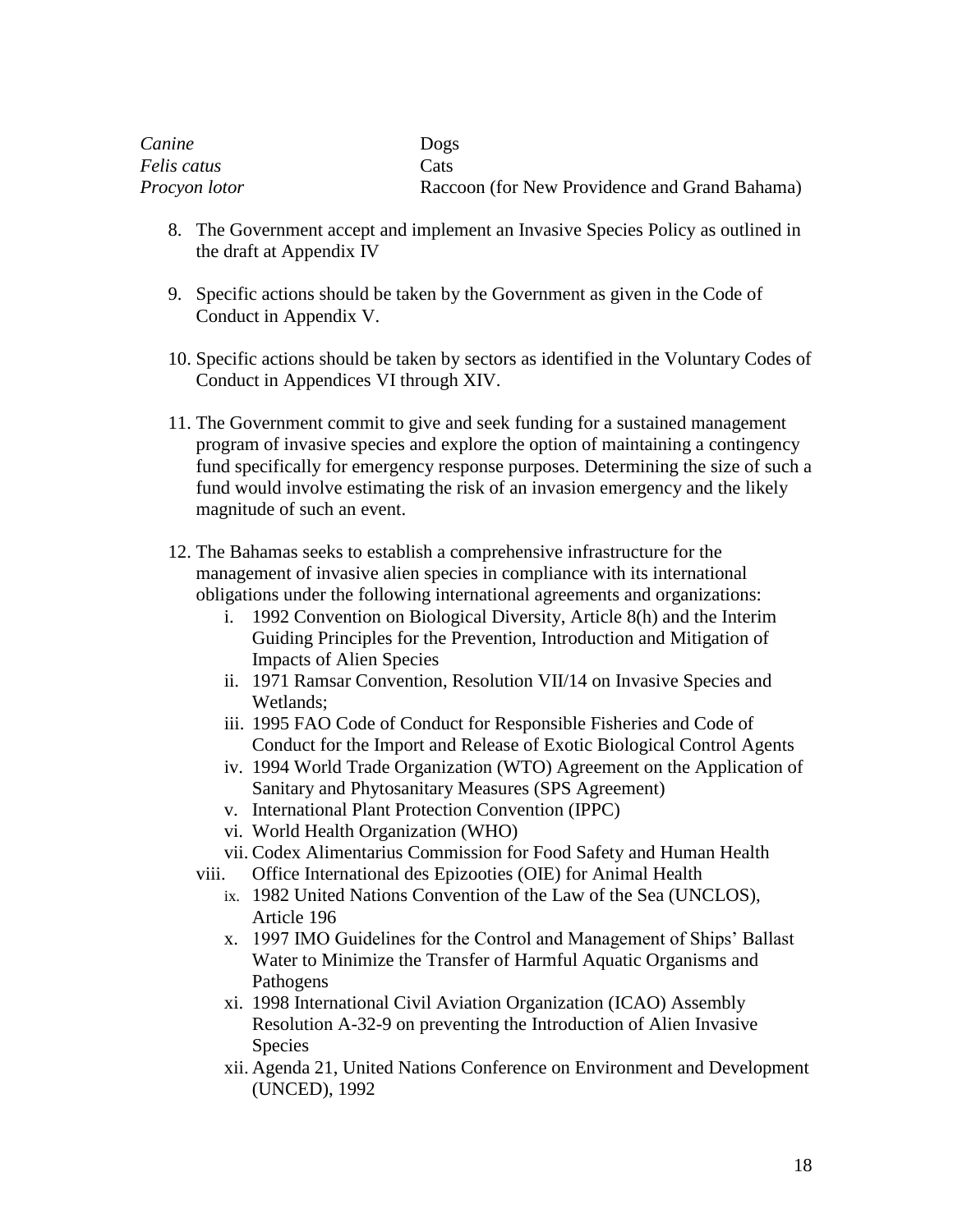xiii. 1994 Barbados Programme of Action for the Sustainable Development of Small Islands Developing States (SIDS)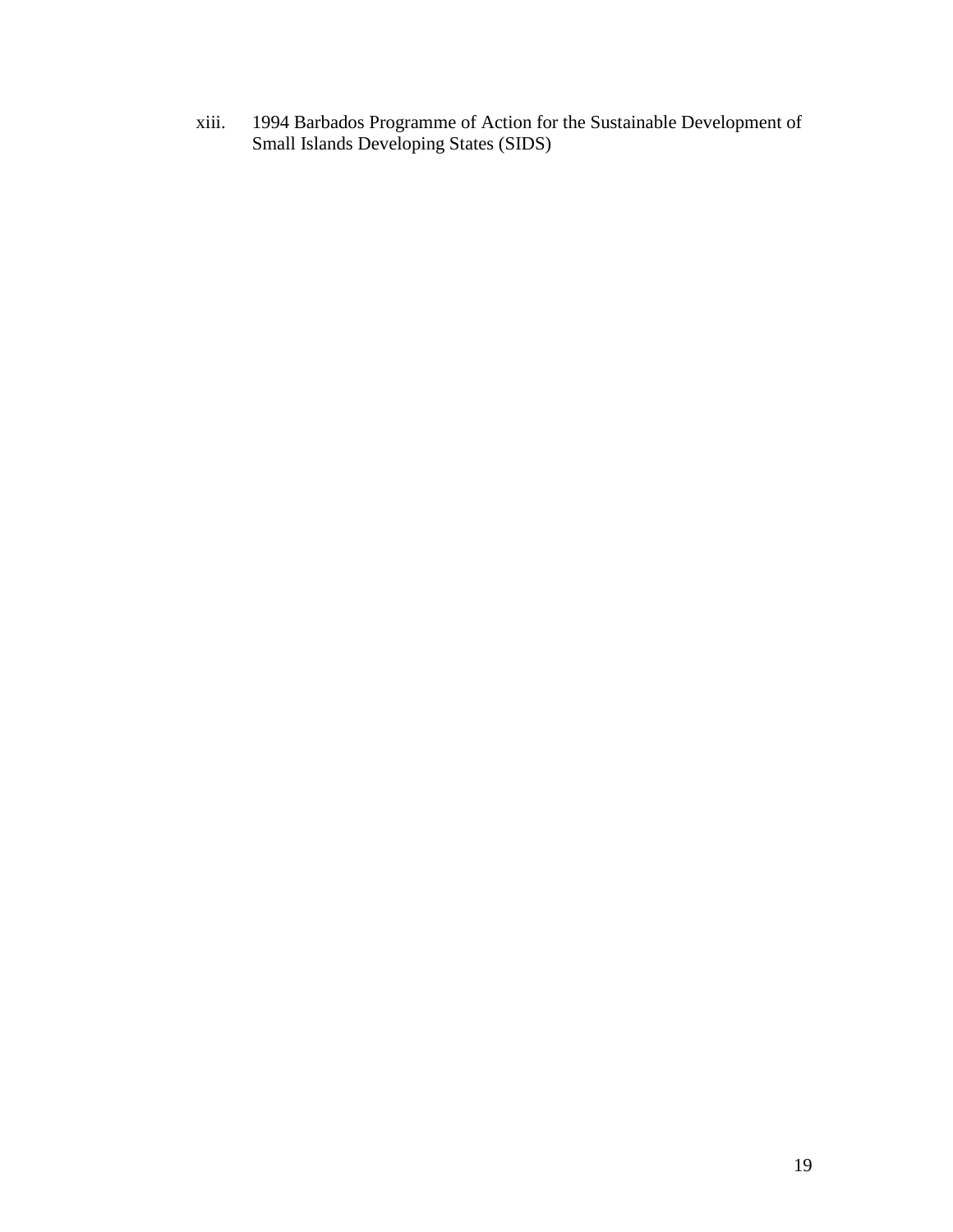#### **References**

Clare Shine, Nattley Williams and Lothar Gundling (2000), *A Guide to Designing Legal and Institutional Frameworks on Alien Invasive Species*. IUCN, Gland, Switzerland Cambridge and Bonn.  $xvi + 138$  pp.

Secretariat of the Convention on Biological Diversity (2001), *Review of the efficiency and efficacy of existing legal instruments applicable to invasive alien species*. Montreal, SCBD, 42 p. (CBD Technical Series no. 2)

Missouri Botanical Garden and Royal Botanic Garden at Kew (2002), *St. Louis Invasive Plants Species Workshop, Linking Ecology and Horticulture to Prevent Plant Invasions: Draft Voluntary Codes of Conduct*. St. Louis, Missouri, Website: [www.mobot.org/iss](http://www.mobot.org/iss)

BEST Commission and College of The Bahamas Research Unit (2002), *IABIN Invasives Information Network (I3N) Project Final Report – The Bahamas*. Nassau, The Bahamas. 23 pp.

BEST Commission (1999), *National Biodiversity Strategy and Action Plan – The Bahamas*. Nassau, The Bahamas. 105pp.

#### **Appendices I. The Public and Implementation of the Strategy**

Public education and awareness must occur at all levels and we define public to include the following:

| <b>Cabinet Ministers</b>             | Contractors ( <i>i.e.</i> landscapers, architects |
|--------------------------------------|---------------------------------------------------|
| Policy makers                        | and construction industry)                        |
| Judiciary                            | Schools and colleges                              |
| Government Ministries and officials  | Importers and exporters                           |
| <b>Local Government</b>              | Airline companies                                 |
| <b>Technical Officers</b>            | Shipping companies                                |
| Enforcement agencies                 | Horticulturists                                   |
| Churches                             | <b>Plant nurseries</b>                            |
| Media                                | <b>Botanical gardens</b>                          |
| Youth                                | Homeowners                                        |
| <b>NGOs</b>                          | Gardeners/gardening enthusiasts                   |
| Farmers                              | Gardening clubs                                   |
| Fishermen                            | Pet stores                                        |
| Tourism sector (including hotels and | Pet breeders and dealers                          |
| tourists)                            | Pet owners                                        |

Public education should involve utilization of the media in the promotion of information on invasive species and their management.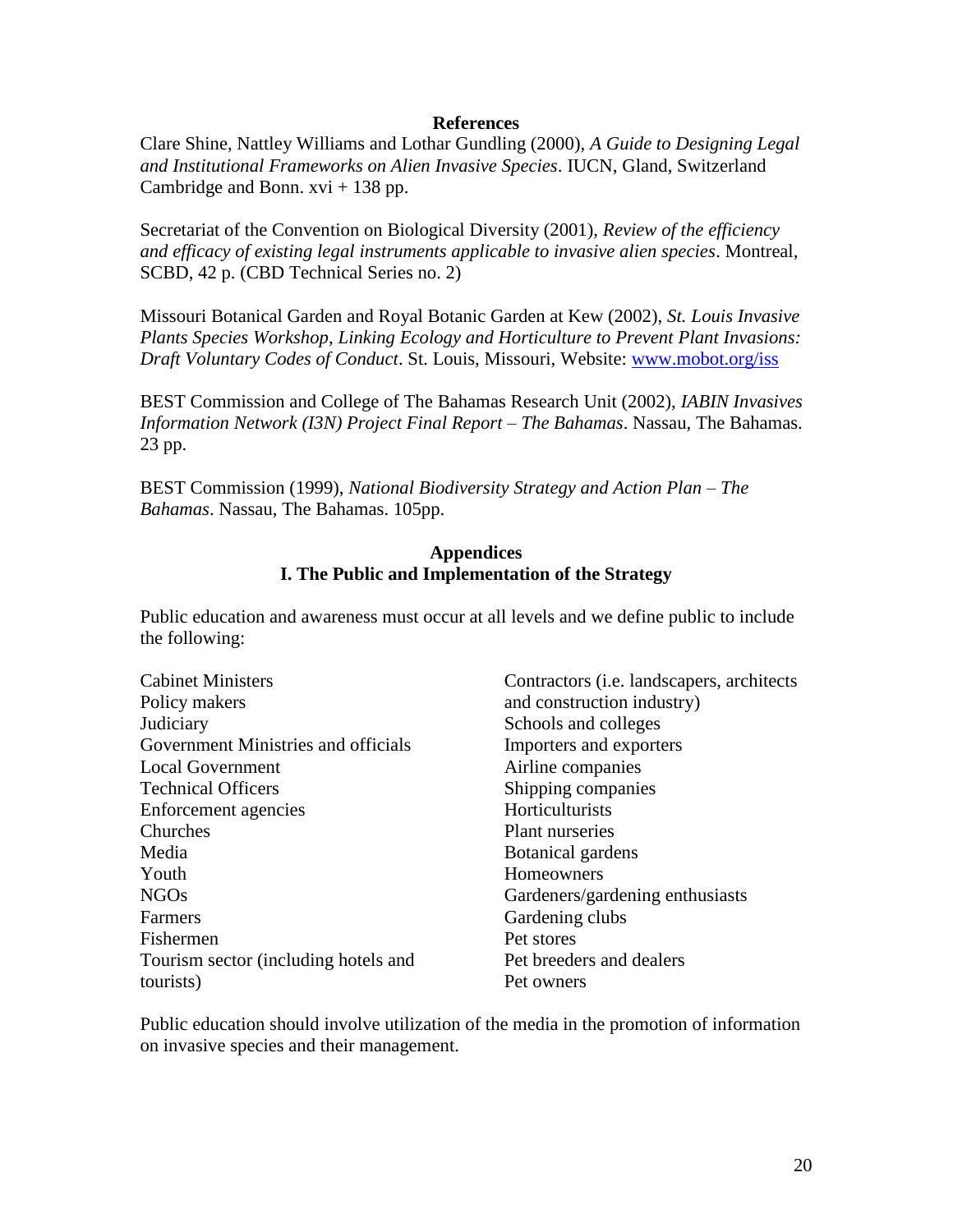# **1I. Plant and Animal Species Recommended for Eradication**

| Casuarina glauca         | <b>Suckering Australian Pine</b>                                    |
|--------------------------|---------------------------------------------------------------------|
| Melaleuca quinquenervia  | Melaleuca, (paper bark)                                             |
| Mucuna pruriens          | Monkey Tamarind                                                     |
| Scaevola taccada         | Asian Scaevola, White Inkberry, (Hawaiian Seagrape)                 |
| Schinus terebinthifolius | Brazilian Pepper, Bahamian Holly                                    |
| Molothrus bonariensis    | <b>Shiny Cowbird</b>                                                |
| Procyon lotor            | Raccoon (for all islands except New Providence and Grand<br>Bahama) |

# **III. Plant and Animal Species Recommended for Control**

| Albizia lebbeck              | Woman's Tongue                                |
|------------------------------|-----------------------------------------------|
| Antigonon leptopus           | Coral Vine                                    |
| Bauhinia variegata           | Poor Man's Orchid                             |
| Casuarina equisetifolia      | Casuarina, Australian Pine, (beefwood)        |
| Delonix spp.                 | Poinciana                                     |
| Eichhornia crassipes         | Water Hyacinth                                |
| Haematoxylon campeachianum   | Logwood                                       |
| Impomoea purpurea            | <b>Morning Glory</b>                          |
| Leucaena glauca              | Jumbey                                        |
| Pimenta racemosa             | Bay Rum                                       |
| Prunus amygdalus             | Almond                                        |
| Ricinus communis             | <b>Castor Bean</b>                            |
| Spathodea campanulata        | African Tulip Tree, Flame of the Forest       |
| Schefflera actinophylla      | Schefflera, Queensland Umbrella Tree          |
| Trachelosperumum jasminoides | <b>Star Jasmine</b>                           |
| Wedelia trilobata            | Wedelia, (carpet daisy)                       |
| Columba livia                | <b>Rock Dove</b>                              |
| Passer domesticus            | <b>House Sparrow</b>                          |
| Streptopelia decaocta        | <b>Eurasian Collared Dove</b>                 |
| Canine                       | Dogs                                          |
| Felis catus                  | Cats                                          |
| Procyon lotor                | Raccoon (for New Providence and Grand Bahama) |
|                              |                                               |

# **IV. Draft Policy on Invasive Species**

# *The Commonwealth of The Bahamas*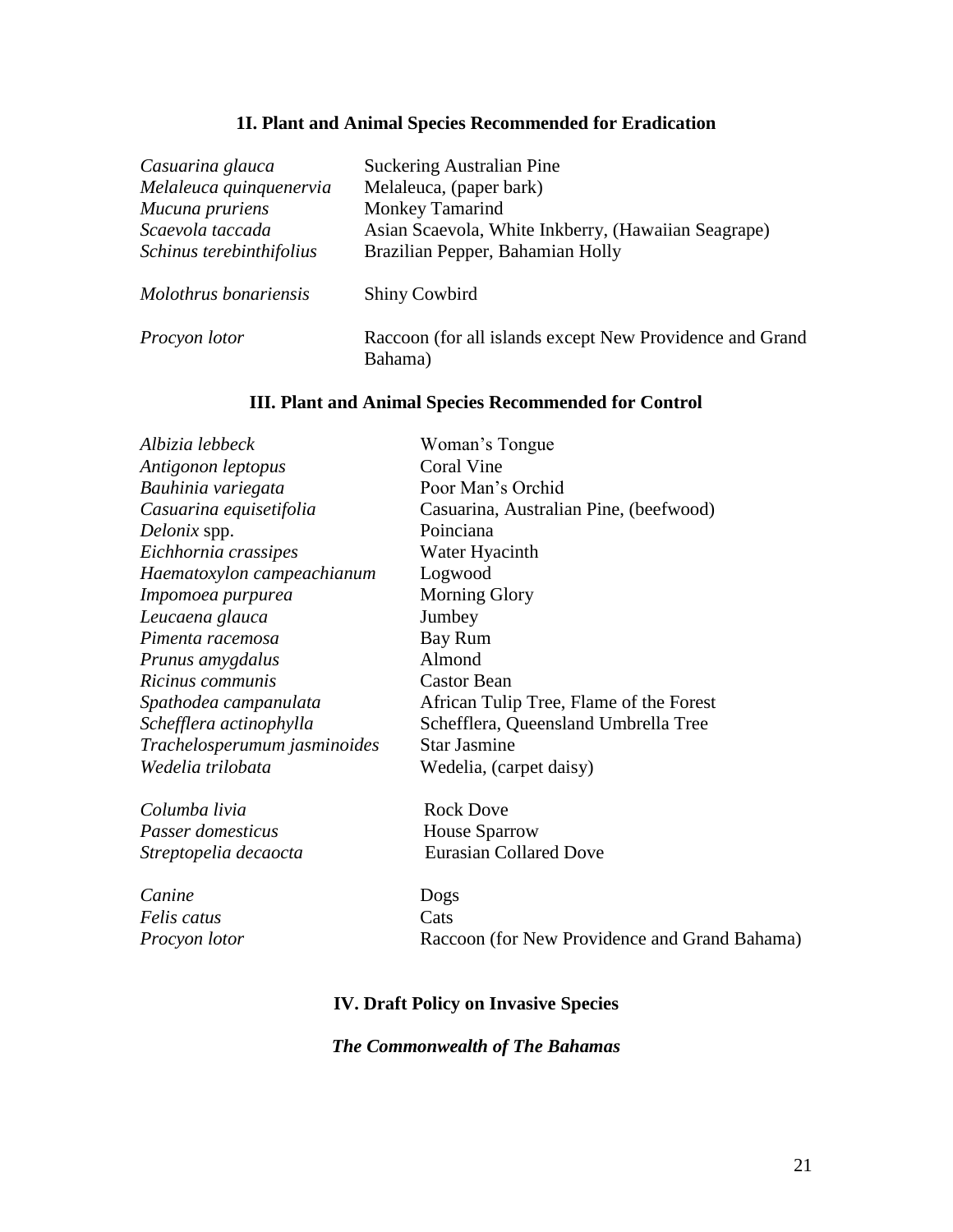#### *Draft National Invasive Species Policy*

## *The Government of the Commonwealth of The Bahamas,*

*Recognizing* its obligation as a Party under Article 8(h) of the Convention on Biological Diversity to "prevent the introduction of, to control or to eradicate those alien species, which threaten ecosystems, habitats or species",

*Acknowledging* that scientists and governments throughout the world recognize that biological invasions by alien species pose serious threats to native biological diversity,

*Noting* that invasive alien species are found in all taxonomic groups: plants, animals and microorganisms,

*Noting* that invasive alien species are as damaging to native species and biological diversity as the loss and degradation of habitat,

*Recognizing* that, globally, hundreds of species extinctions have already resulted from invasive alien species,

*Noting* that the natural barriers to the movement of species - oceans, rivers, mountains and deserts - that provided the isolation essential for the evolution of unique and endemic species, have become increasingly ineffective,

*Acknowledging* that globalization, and the emphasis on free trade, provide even greater opportunities than hitherto for species to be introduced, either deliberately or accidentally, to new habitats, with the opportunity to become invasive,

*Aware* that small islands developing states are particularly vulnerable to the impacts of seemingly innocuous invasions, and The Bahamas perhaps especially so, given its archipelagic nature and many ports of entry,

*Aware* that the impacts of alien invasive species are immense, insidious, and often irreversible and that the costs due to their damage on a global scale are enormous, both in ecological and economic terms, and in terms of human welfare,

*Recognizing* that The Bahamas relies heavily on its natural resources, and has an open economy heavily dependent on imports,

*Recognizing* that the cost of allowing the introduction of invasive alien species is the irretrievable loss of endemic species and of unique ecosystems,

*Recognizing* also that there are direct economic costs of control of alien animals and plants, disease and pests,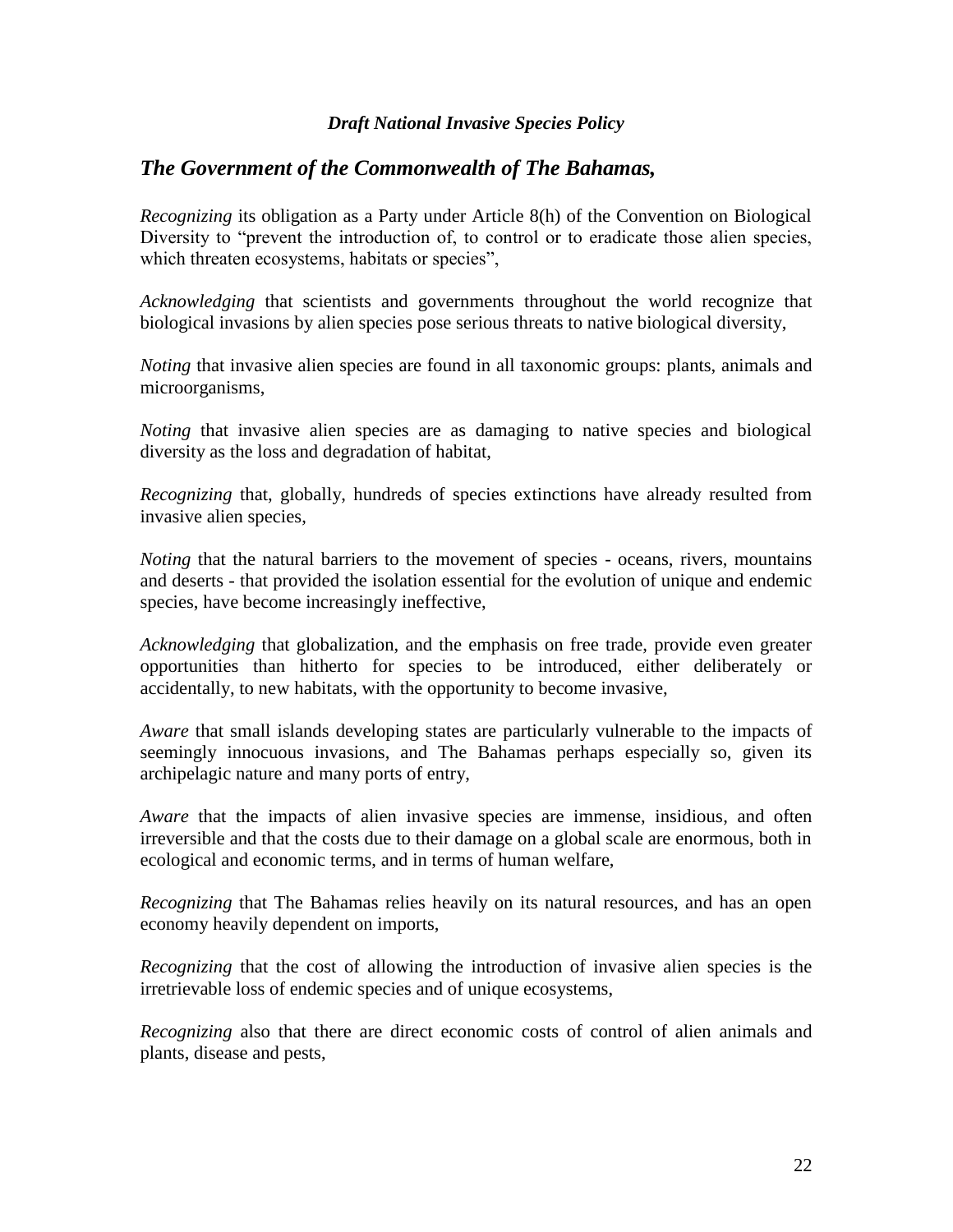*Noting* that introduced alien diseases and parasites of humankind not only result in suffering, and perhaps death, but also have economic costs of medical treatments and the loss of productivity,

*Noting* that global climate change is also a significant factor in facilitating the establishment of many alien species, and

*Determined* to conserve and sustainably manage the biological diversity of The Bahamas for the benefit of present and future Bahamians,

# *Has decided to adopt the following Policy:*

- To enact legislation to prevent the introduction of, to control and to eradicate those alien invasive species which threaten the ecosystems, habitats, endemic species and the human health and welfare of The Bahamas, in support of the Convention on Biological Diversity;
- To prepare a National Invasive Species Strategy for The Bahamas, which lists and prioritizes in order of significant impact those invasive species present in The Bahamas;
- To prepare Strategic Management Plans for individual species of high priority as identified under the National Invasive Species Strategy;
- To facilitate research on the occurrence, distribution and impacts of invasive alien species and invasive native species in The Bahamas;
- To prevent the introduction of invasive alien species into The Bahamas by regulatory and other relevant means;
- To monitor invasive species populations in The Bahamas by the conduct of surveys and risk assessments;
- To undertake control and management activities in an environmentally and costeffective manner;
- To monitor potentially invasive alien species not yet established in The Bahamas;
- To promote, undertake and facilitate the reestablishment of native species, where appropriate, and the restoration of invaded and damaged habitats;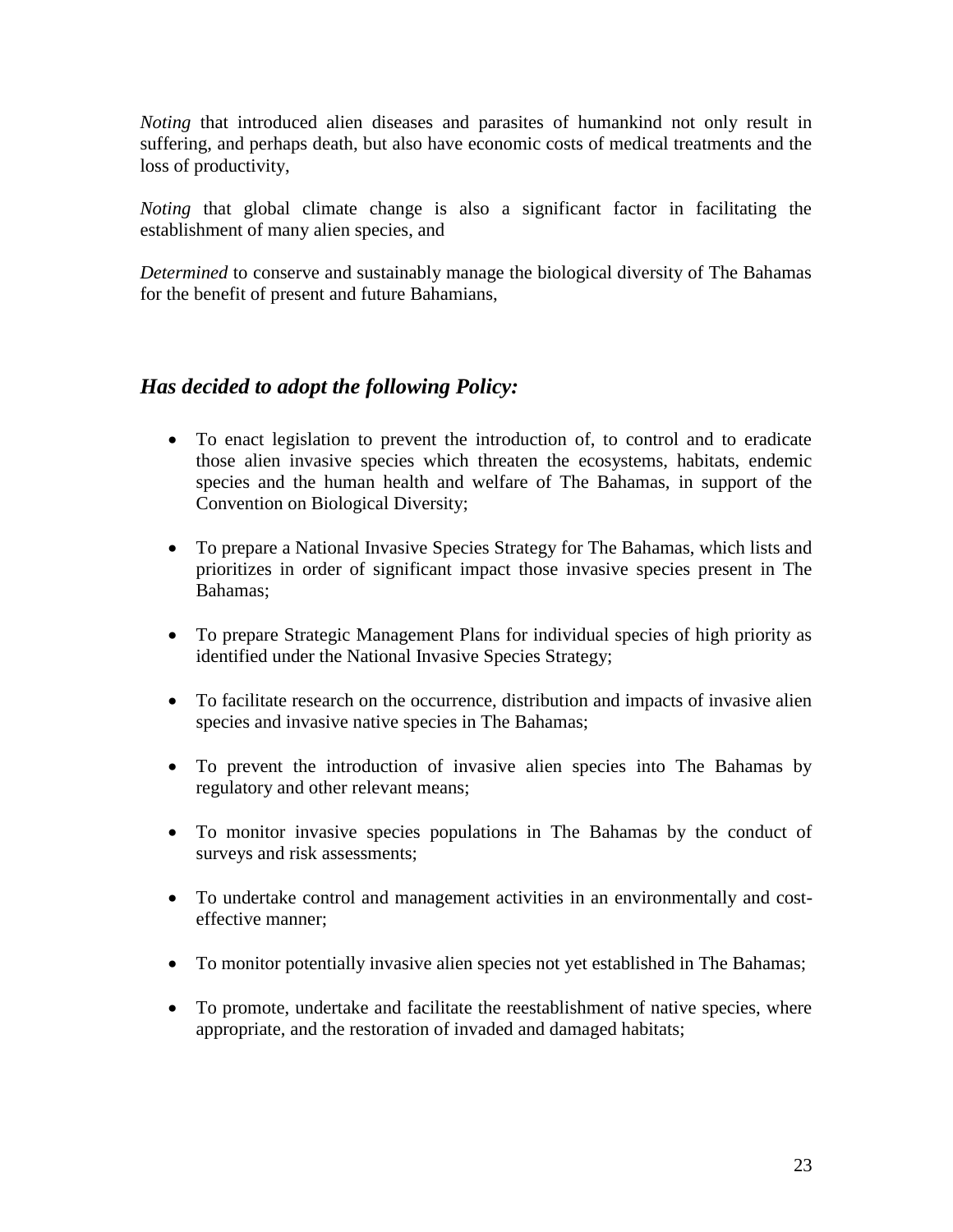- To conduct and facilitate research into the best management and control practices for individual species, including plants, animals and microorganisms, using chemical, physical and biological methods that are environmentally sound;
- To promote public education and outreach on invasive alien species at all levels of society by appropriate methods;
- To promote international and regional cooperation which would aid in the fulfillment of this policy and implementation of the National Invasive Species Strategy;
- To mandate such cooperation between Government Ministries, Departments and other Agencies including Non-Governmental Organizations and the Private Sector, as necessary, to implement this policy and to carry out the Strategy.
- To promote and facilitate such infrastructural development as is necessary to enable Ministries, Departments, and other Agencies, to implement this Policy and the National Invasive Species Strategy.

## **V. Code of Conduct for Government**

Require risk assessment for Government-led or financed plant and animal introductions to ensure that no new harmful species are introduced, intentionally or unintentionally.

Do not distribute existing holdings of invasive plant and animal species to areas where they can potentially do harm.

Coordinate and facilitate collaboration in databases, early warning systems, monitoring and other means of preventing invasive plant species problems.

Lead and fund the development of environmentally sound methods to control harmful invasive plant species, seek control of such species on Crown and other public lands and promote their control on adjacent private lands.

Develop and promote the use of non-invasive plant species within all Government agencies and to the public.

Facilitate, lead, coordinate and evaluate public outreach and education on harmful invasive species.

Encourage public servants and managers to participate in ongoing training programmes on invasive species.

Foster international and regional cooperation to minimize the risk of import and export of potentially invasive species.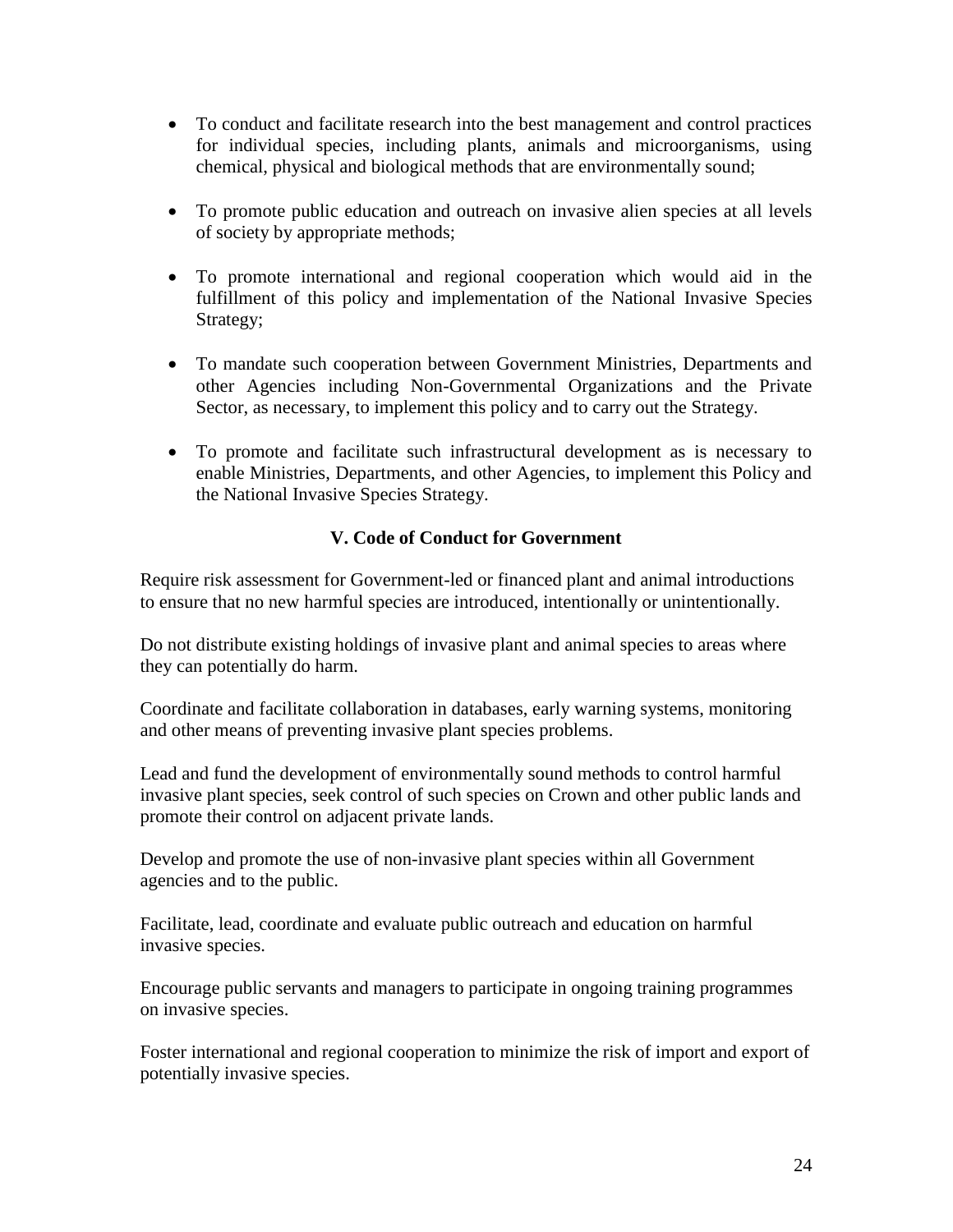Develop partnerships and incentive programmes to lessen the impact of invasive species and provide non-invasive restoration materials.

Provide a forum for regular evaluation of the effectiveness of these voluntary codes of conduct towards preventing the invasive species problem.

Enforce existing invasive species legislation at all levels, and enact new legislation where deficiencies occur in existing legislation.

# **VI. Voluntary Code of Conduct for Botanical Gardens**

Conduct an internal review examining all activities that provide an opportunity to prevent the spread of invasive species and to inform visitors on this issue.

Avoid introducing invasive plants by establishing an invasive plant assessment procedure. This procedure should involve responsible and regular monitoring of the garden site.

Remove invasive species from plant collections. If for any reason the decision is made to retain an invasive species, ensure its control and provide strong interpretation to the public explaining the risk of the species and its function in the garden.

Seek to control harmful invasive species in natural areas managed by the garden and assist others in controlling them on their property, whenever possible.

Promote non-invasive alternative plants or help develop non-invasive alternatives through plant selection or breeding.

If your institution participates in seed or plant distribution, do not distribute known invasive plants except for bona fide research purposes and consider the consequences of distribution outside your biogeographic region. Consider attaching a statement of caution to species that appear to be potentially invasive but have not been fully evaluated.

Increase public awareness about invasive plants. Provide information on why they are a problem, their origin, mechanisms of harm and need for prevention and control. Work with local nurseries and seed industries to assist the public in environmentally safe gardening and sales.

Participate in developing, implementing or supporting regional, national or local early warning systems for immediate reporting and control.

Participate in the creation of regional lists of concern.

Become informed about the invasiveness of species within your institution in other biogeographic regions. Compile and share this information in a manner accessible to all.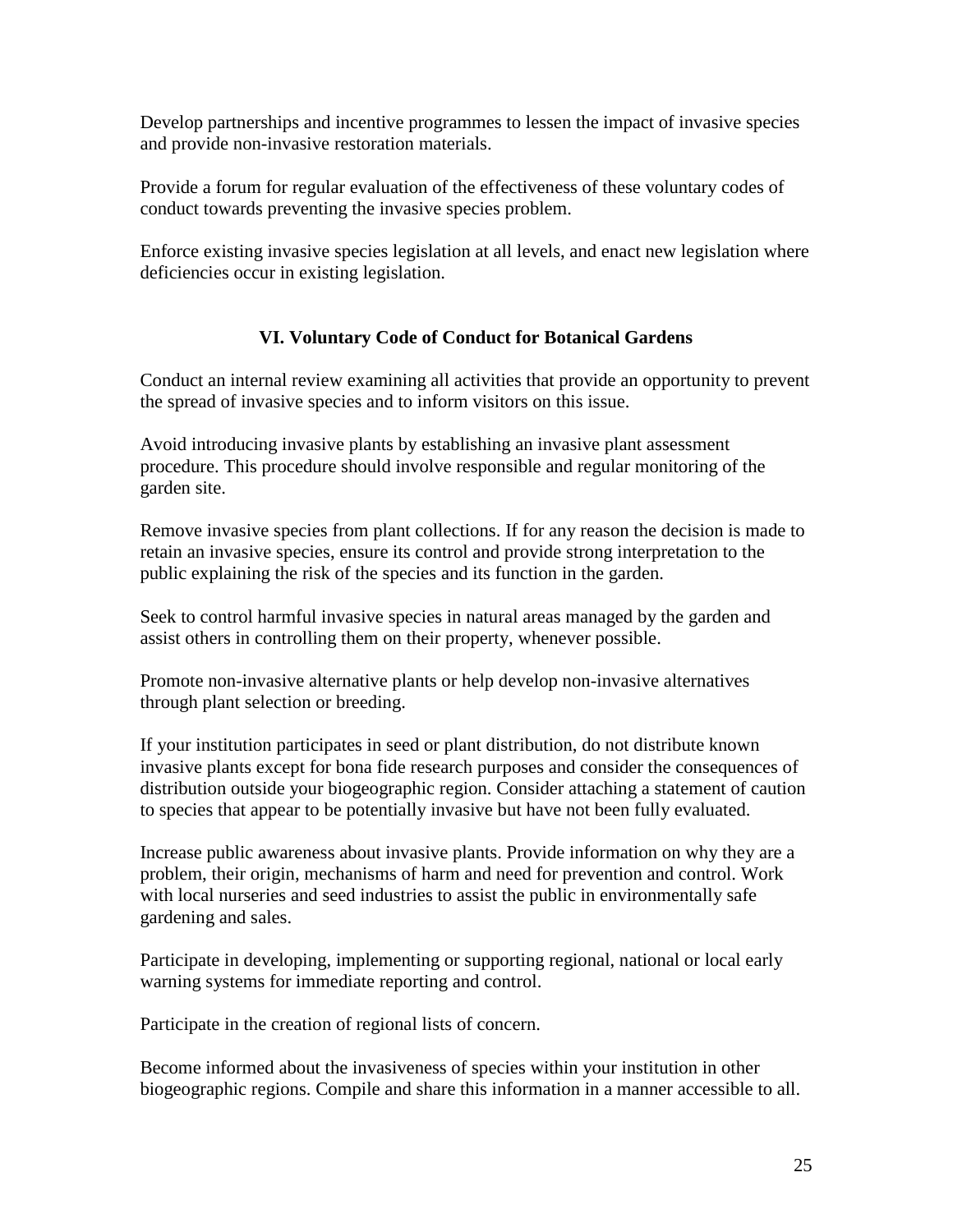Become partners with other organizations in the management of harmful invasive species.

Follow all laws on importation, exportation, quarantine and distribution of plant materials across political boundaries. Be sensitive to conventions and treaties that deal with this issue and encourage affiliated organizations (plant societies, garden clubs, etc.) to do the same.

### **VII. Voluntary Code of Conduct for Landscape Architects**

Work with local plant ecologists, horticulturists, nurseries, botanic gardens, conservation organizations and others to determine what species in your region either are currently highly invasive or show aggressive potential.

Increase interaction with other professionals and non-professionals to identify alternative plant material and other solutions to problems caused by harmful invasive plants.

Take advantage of continuing education opportunities to learn more about the invasive species issue.

Identify and specify non-invasive species that are aesthetically and horticulturally suitable alternatives to invasive species in your region.

Eliminate specification of species that are invasive in your region.

-

Be aware of potential environmental impacts beyond the designed and managed area of the landscape plan (for example, plants may spread to adjacent natural areas or cropland).

Encourage nurseries and other suppliers to provide landscape contractors and the public with non-invasive plants.

Collaborate with other local experts and agencies in the development and revision of local landscape ordinances. Promote inclusion of invasive species issues in these ordinances.

### **VIII. Voluntary Code of Conduct for the Gardening Public**

Ask for only non-invasive species when you purchase plants. Plant only environmentally safe species in your gardens. Work towards and promote new landscape design that is friendly to local ecosystems.

Seek the best information on which species are invasive in your area. Sources could include botanical gardens, nurseries, horticulturists, conservationists and Government agencies.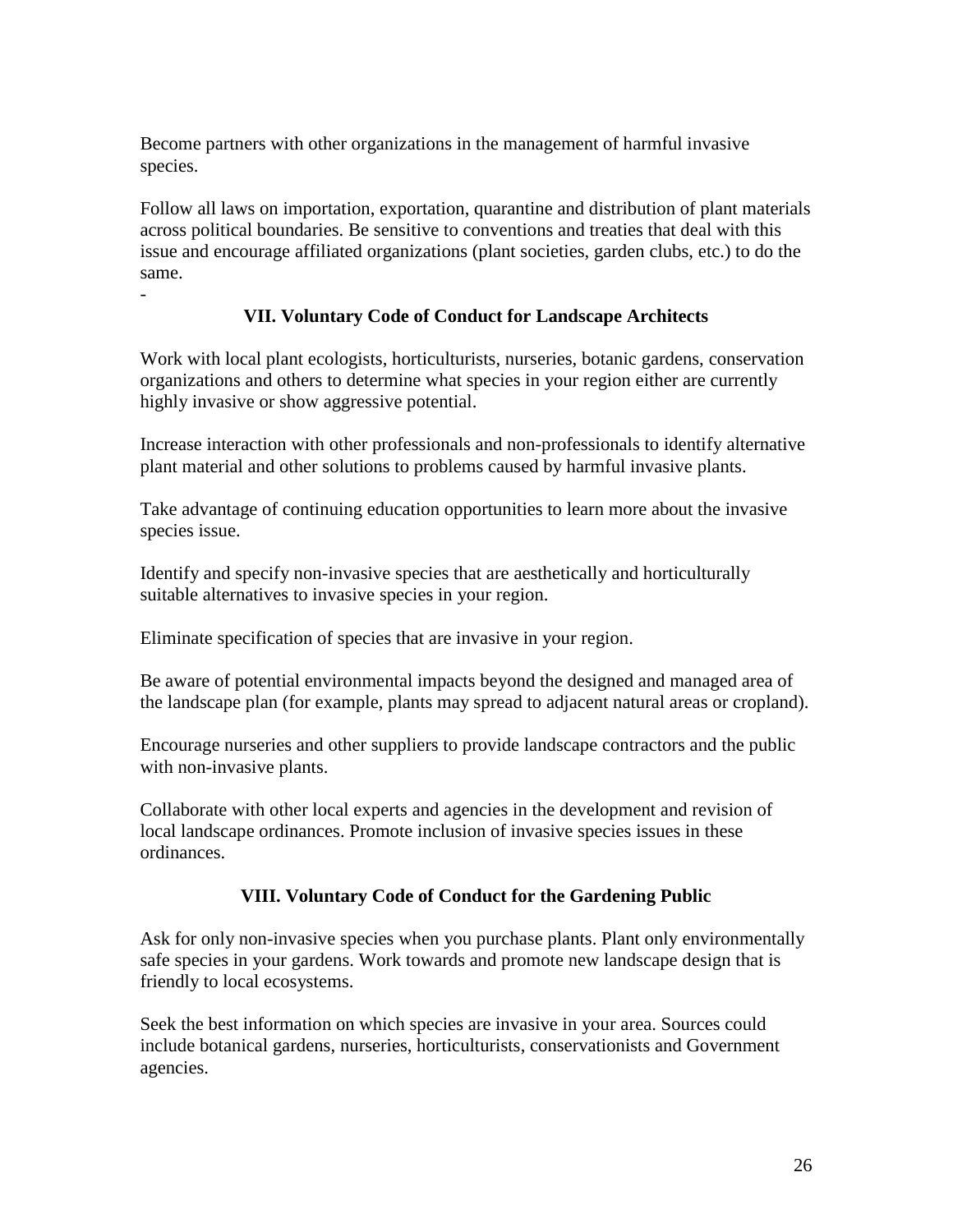Remove invasive species from your property and replace them with non-invasive species suited to your site and needs.

Do not trade plants with other gardeners if you know they are species with invasive characteristics.

Request that botanical gardens and nurseries promote, display and sell only non-invasive species.

Help educate your community and other gardeners in your area through personal contact and in such settings as garden clubs and other civic groups.

Ask garden writers and other media to emphasize the problem of invasive species and provide information. Request that garden writers promote only non-invasive species.

Invite speakers knowledgeable on the invasive species issue to speak to garden clubs, schools and other community groups.

Seek the best information on control of invasive plant species and organize neighbourhood work groups to remove invasive plant species under the guidance of knowledgeable professionals.

Volunteer at botanical gardens and natural areas to assist ongoing efforts to diminish the threat of invasive plants.

Participate in early warning systems by reporting invasive species you observe in your area to the relevant authority, i.e. the BEST Commission, Department of Agriculture or the Botanical Gardens.

Assist garden clubs to create policies regarding the use of invasive species not only in horticulture, but in activities such as flower shows.

Urge florists and other to eliminate the use of invasive plant material.

### **IX. Voluntary Code of Conduct for Nursery Professionals**

Ensure that the invasive potential of plants is assessed prior to introducing and marketing a plant species new to The Bahamas. Invasive potential should be assessed by the introducer or qualified experts using risk assessment methods that consider plant characteristics and prior observations or experience with the plant elsewhere in the world.

Additional insights may be gained through extensive monitoring on the nursery site prior to distribution.

Work with local experts and stakeholders to determine which species are either currently invasive or will become invasive. Identify plants that could be suitable alternatives in your area.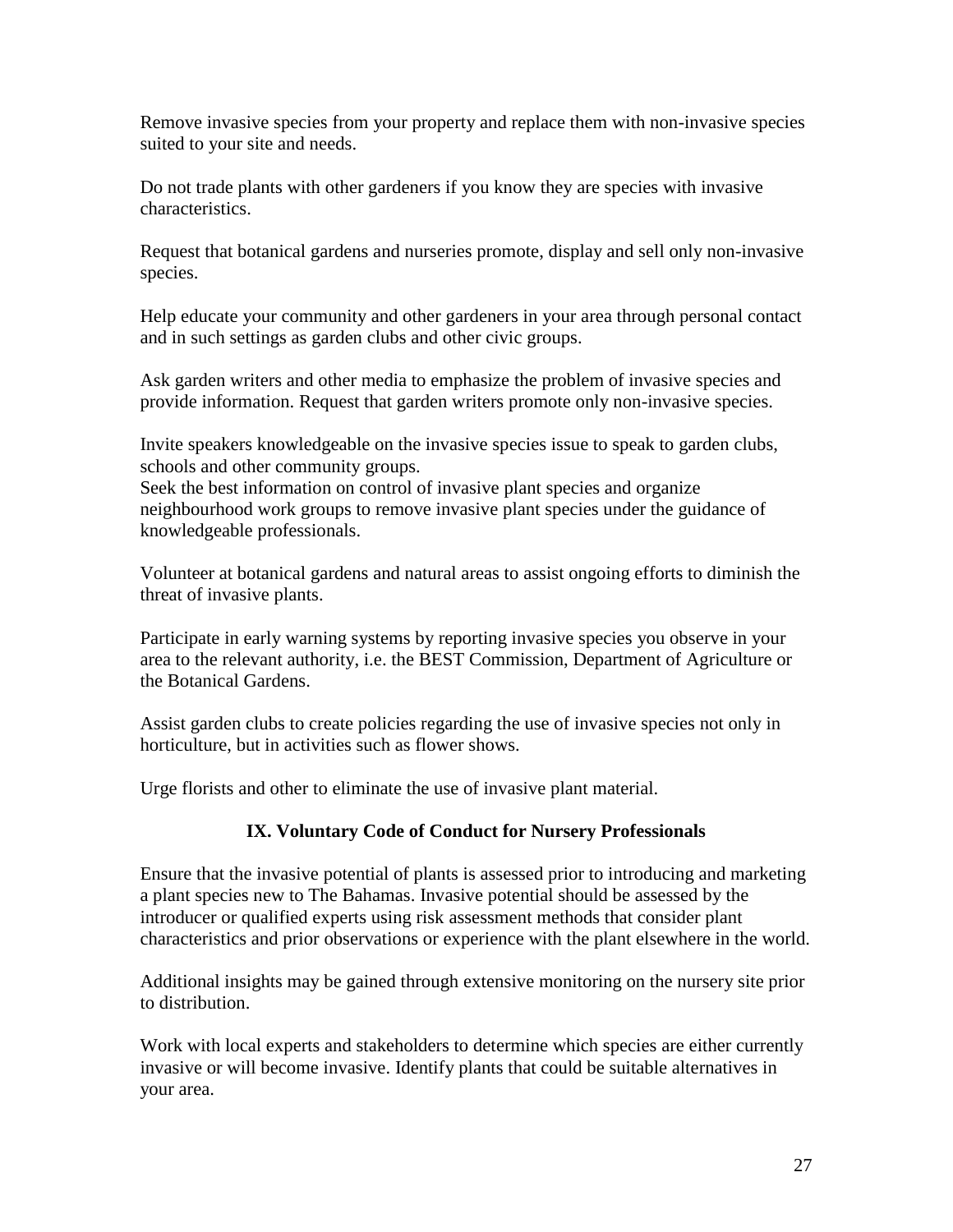Develop and promote alternative plant material through plant selection and breeding.

Where agreement has been reached among nursery associations, Government, academia and ecology and conservation organizations, phase out existing stocks of invasive species in areas where they are considered to be a threat.

Follow all laws on importation and quarantine of plant materials across political boundaries.

Encourage customers to use non-invasive plants.

### **X. Voluntary Code of Conduct for Zoos and Aquaria**

Conduct an internal review examining all activities that provide an opportunity to prevent the spread of invasive species and to inform visitors on the issue.

Avoid introducing invasive animals by establishing an invasive animal assessment procedure. This procedure should involve responsible and regular monitoring of the facility.

Take due care to prevent the release or escape of animals that are known to cause damage as invasives or may be potential invasives.

Remove invasive species from exhibits or displays. If the decision is made to retain an invasive species, ensure its control and containment and provide strong interpretation to the public explaining the risk associated with the species and its function in the facility.

If your institution participates in breed stock exchange, do not distribute known invasive animals except for bona fide research purposes and consider the consequence of distribution outside your biogeographic region. Consider attaching a statement of caution to species that appear to be potentially invasive but have not been fully evaluated.

Increase public awareness about invasive animals. Provide information on why they are a problem, their origin, mechanisms of harm and need for prevention and control.

Participate in developing, implementing or supporting regional, national or local early warning systems for immediate reporting and control.

Participate in the creation of regional lists of concern.

Become informed about the invasiveness of species within your facility in other biogeographic regions. Compile and share this information in a manner accessible to all.

Become partners with other organizations in the management of harmful invasive species.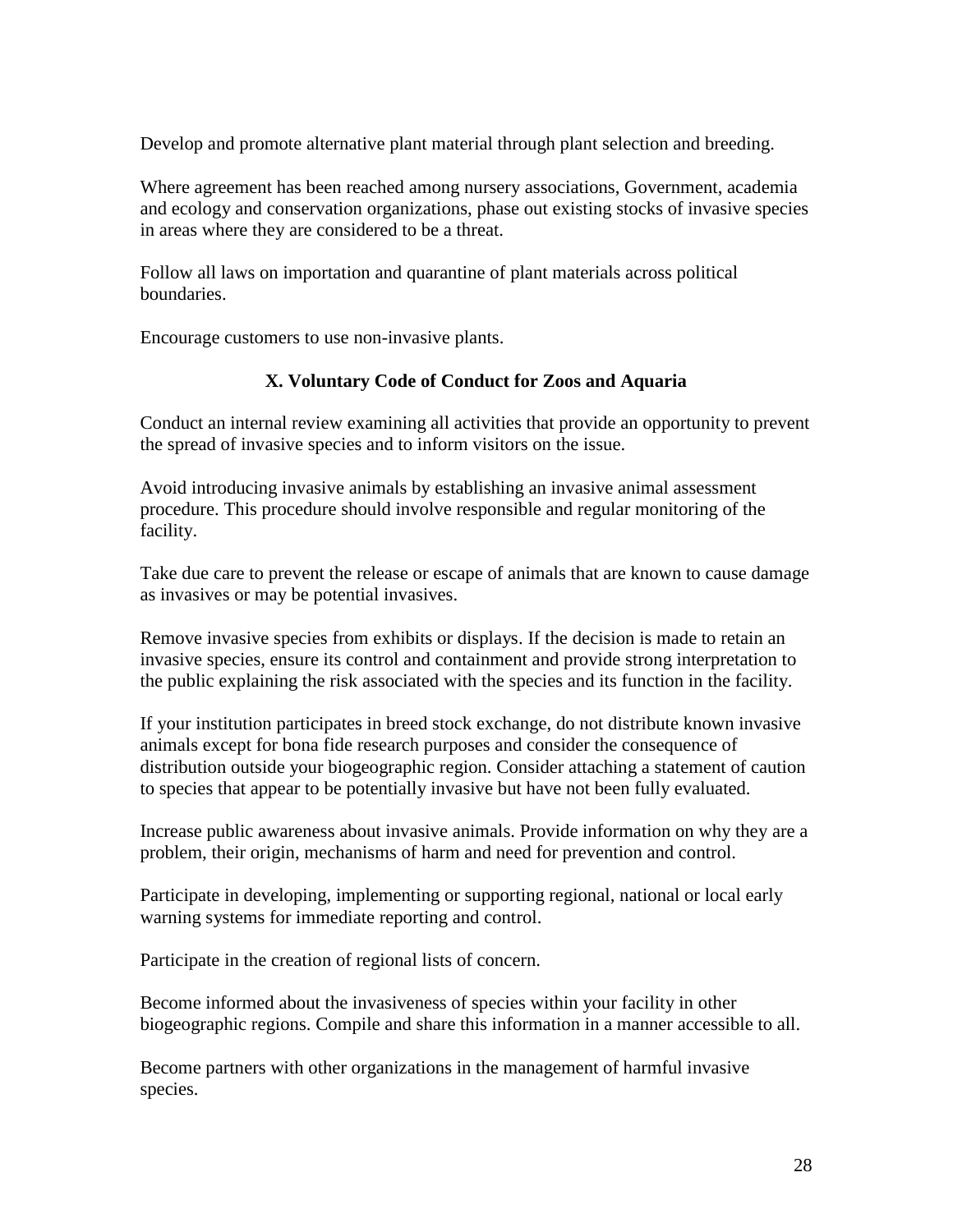Follow all laws on importation, exportation, quarantine and distribution of animals across political boundaries. Be sensitive to conventions and treaties that deal with this issue and encourage affiliated organizations to do the same.

## **XI. Voluntary Code of Conduct for Farms (Agricultural and Aquacultural)**

Ask for only non-invasive species when you purchase livestock or fish stock. If for any reason, the decision is taken to farm invasive species, ensure that they are controlled and contained through appropriate mechanisms, e.g. fencing to prevent escape or breeding with native species.

Take due care to prevent the release or escape of domestic animals that are known to cause damage as feral animals, e.g. pigs and goats.

Take due care to prevent the release or escape of livestock or fish stock that are known to cause damage due to their invasive characteristics or potential.

Seek information on which species are invasive in your area. Sources could include breeders, veterinarians, conservationists and Government agencies.

Do not trade stock with other farmers if you know that they are species with invasive characteristics.

Request that breeders and dealers promote and sell non-invasive species.

Help educate your community and other farmers in your area through personal contact and in such settings as farmers' association meetings.

Ask writers and other media to emphasize the problem of invasive species and be willing to provide information.

Invite speakers knowledgeable on the invasive species issue to speak to farmers' association meetings, schools and other community groups.

Seek the best information on control of invasive animal species.

Participate in early warning systems by reporting invasive species you observe in your area to the relevant authority, i.e. the BEST Commission, Department of Agriculture or Department of Fisheries.

Assist farmers' associations to create policies regarding the use of invasive species in agriculture and aquaculture.

### **XII. Voluntary Code of Conduct for Pet Stores, Breeders and Dealers**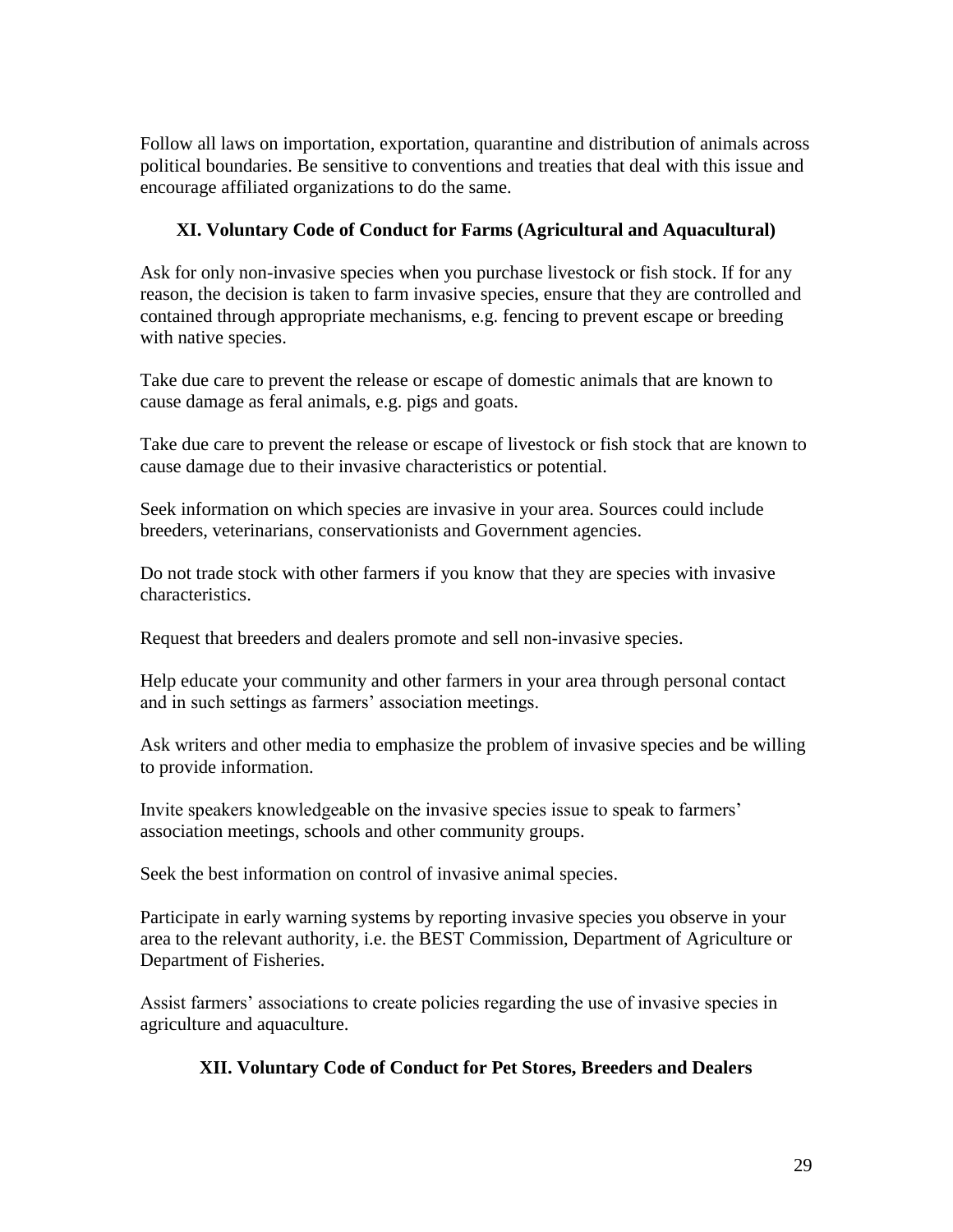Ensure that the invasive potential of animals is assessed prior to introducing and marketing an animal species new to The Bahamas. Invasive potential should be assessed by the introducer or qualified experts using risk assessment methods that consider animal characteristics and prior observations or experience with the animal elsewhere in the world.

Additional insights may be gained through extensive monitoring at your facility prior to distribution.

Work with local experts and stakeholders to determine which species are either currently invasive or will become invasive. Identify animals that could be suitable alternatives in your area.

Where agreement has been reached among associations, Government, academia and ecology and conservation organizations, phase out existing stocks of invasive species in areas where they are considered to be a threat.

Follow all laws on importation and quarantine of animals across political boundaries.

Encourage customers to purchase non-invasive pets or livestock.

### **XIII. Voluntary Code of Conduct for Pet Owners**

Ask for non-invasive species when you purchase pets. If the decision is taken to own an invasive species, ensure that it is contained and controlled through confinement to your property and reproductive control (e.g. spaying and neutering).

Seek information on which species are invasive in your country. Sources could include zoos, aquaria, pet stores, ecologists, conservationists and Government agencies.

Do not trade pets with other pet owners if you know they are species with invasive characteristics.

Request that pet stores and breeders promote, display and sell non-invasive species.

Help educate your community and other pet owners in your area through personal contact and in such settings as pet shows, training sessions, visits to the vet and other gatherings involving activities with pets.

Ask writers and other media to emphasize the problem of invasive species and provide information.

Invite speakers knowledgeable on the invasive species issue to speak to associations, clubs, schools and other community groups.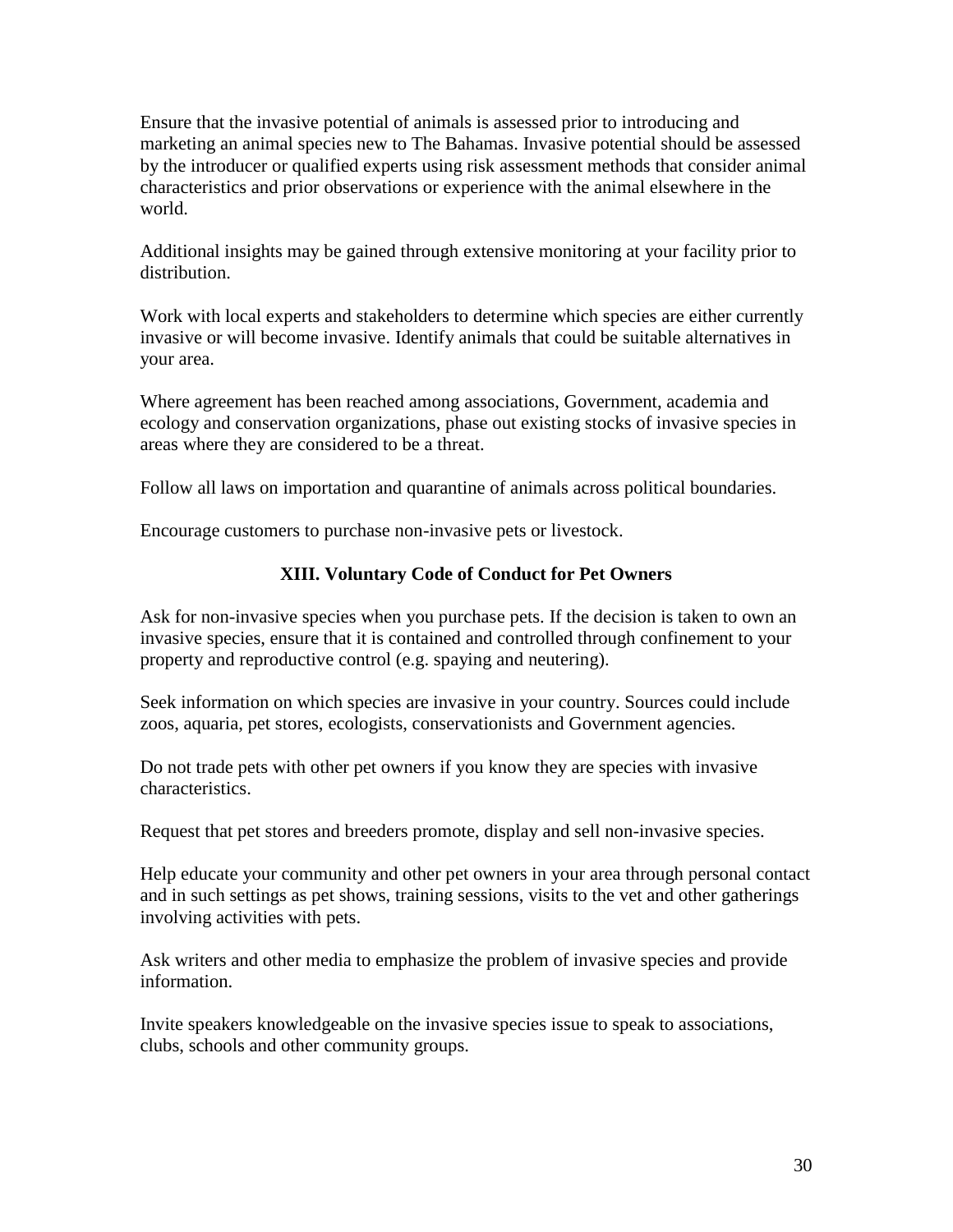Seek the best information on control of invasive animal species and work with other likeminded individuals to remove these species from your area in an ethical and humane manner under the guidance of knowledgeable professionals.

Volunteer at zoos, aquaria, national parks and other natural areas to assist ongoing efforts to diminish the threat of invasive animals.

Participate in early warning systems by reporting invasive species you observe in your area to the relevant authority, i.e. the BEST Commission, Department of Agriculture or the Animal Control Unit.

### **XIV. Voluntary Code of Conduct for Veterinarians**

Work with local ecologists, breeders, pet stores, conservation organizations and others to determine what species in your region either are currently highly invasive or show aggressive potential.

Increase interaction with other professionals and non-professionals to identify noninvasive animals and other solutions to problems caused by harmful invasive animals.

Take advantage of continuing education opportunities to learn more about the invasive species issue.

Identify and specify non-invasive species that are aesthetically and ecologically suitable alternatives to invasive species in your region.

Eliminate specification of species that are invasive in your region.

Encourage breeders and pet stores to provide farmers, private firms and the public with non-invasive animals.

### **XV. Stakeholder Participant List**

| Eric Collie             |
|-------------------------|
| Ed Newell               |
| <b>Brickell Brennen</b> |
| John Hedden             |
| Moxey Williams          |
| A.L. Knowles            |
| John Bethell            |
| Doug Evans              |
| Lisa Evans              |
| <b>Cleveland Banks</b>  |
|                         |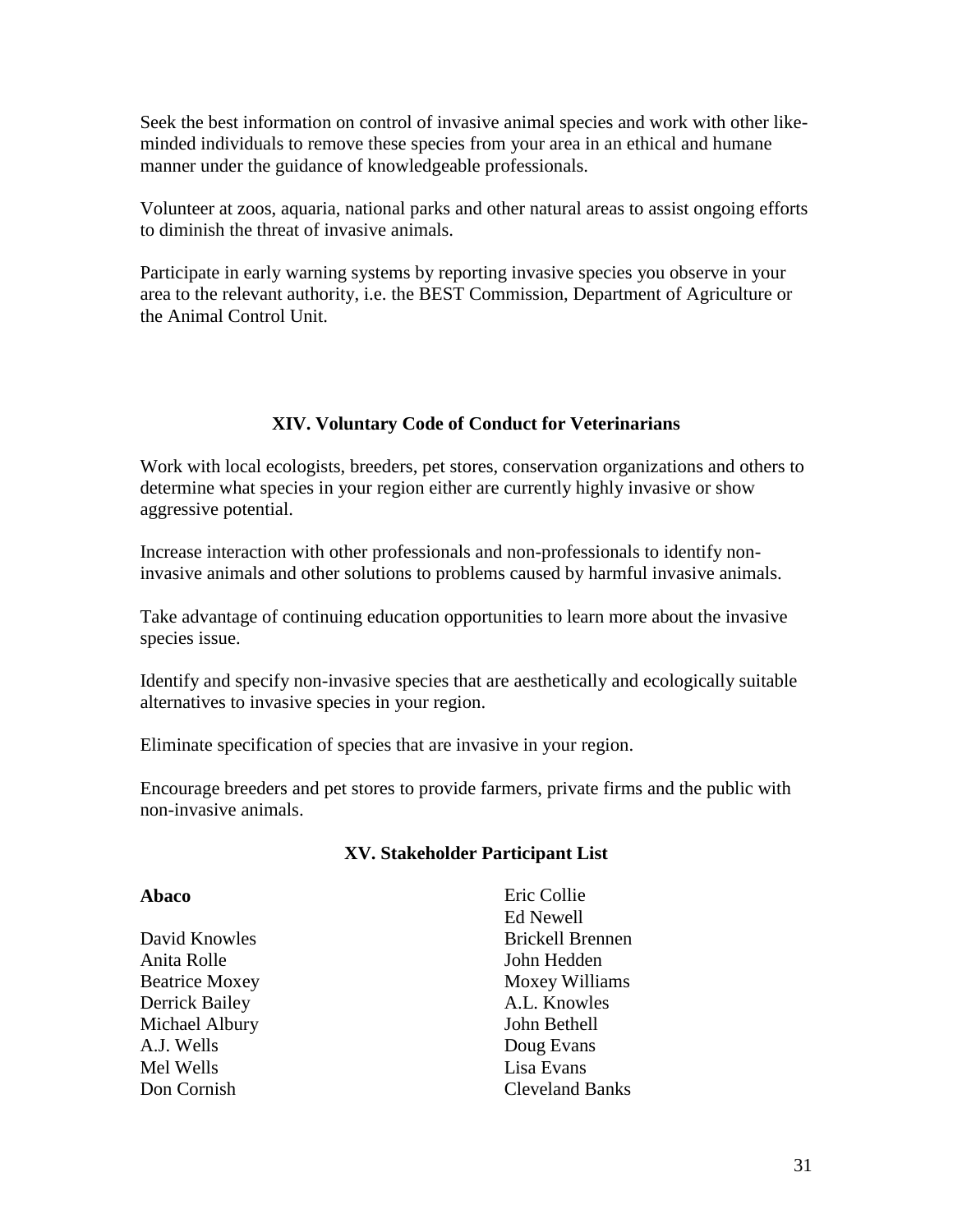Molly Roberts Chris Roberts Mimi Rehor Dave Ralph Kathy Ralph Erin Pagliaro Ron Pagliaro Jack Hardy Bobby Jones Kendy Anderson Wayne Cornish H.B. Pinder Paul Pinder Chris Bergh

#### **Andros**

Donald Cash Fred Pyfrom Mary Wilson Margo Blackwell Dewitt Edgecombe Deon Sweeting Peter Douglas Bill Adderley Donna McQueen Theresa Minnis Reverend N.W. Hamilton

#### **Eleuthera**

Rufus E. Johnson Lionel Fernander Lloyd C. Johnson III Michael C. M. Culmer Robert Patterson Lawrence Griffin Bessie Culmer Branka Hanford Kevin Joseph Jr. Manon Tousignant Kingsley A. Bethel Drexel Boothe Kendal Sands Sally Chisholm

**Grand Bahama** Please call Nakira for these names

#### **New Providence**

Eugene Torchon -Newry Lester Gittens Timothy Bethel Carol Albury Dr. E. McPhee Dr. Maurice Isaacs Nehemiah Francis Timothy Johnson Gwen Hammerton Dr. John Hammerton S.J. Miller Robert Myers Stephen Bethel Paul Dean Earl Seymour Pastor James Redmon Marian Rolle William Fielding Robin Wright Eric Rose Derek Smith Earlston McPhee Daniel Drost Eric Carey Eleanor Phillips Casuarina McKinney Stephen Bellot Stephan Moss Sharrah Moss Nakira Wilchcombe Deon Stewart Stacey Wells -Moultrie

**Acklins & Crooked Island Berry Islands Bimini Exuma & Ragged Island Inagua Long Island Mayaguana Run Cay & San Salvador**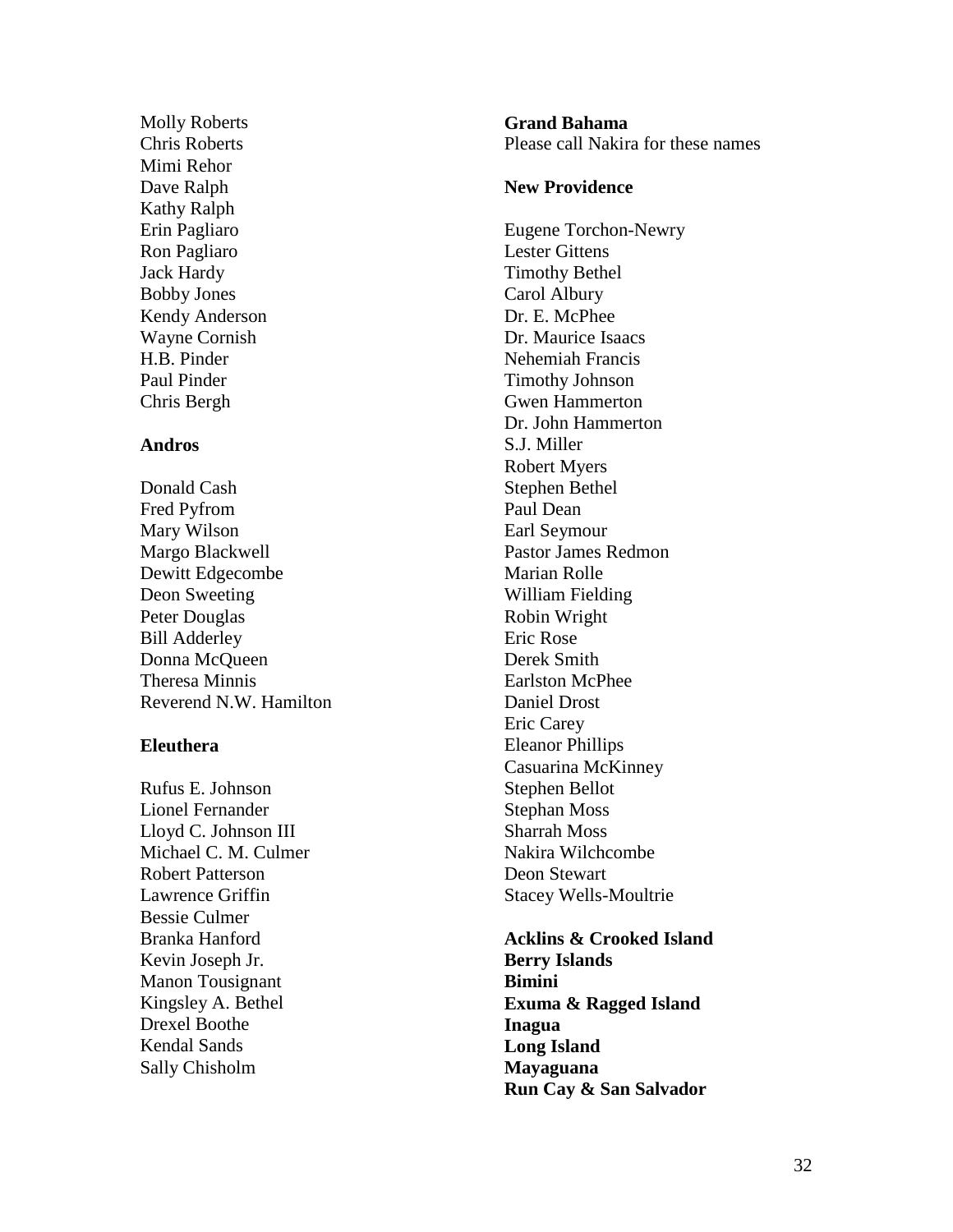Still awaiting response for above islands; will forward by Monday.

# **XVI. List of Known Invasive Alien Species in The Bahamas**

# **Plant Species**

| Abrus precatorius                                   | Rosary pea                                        |
|-----------------------------------------------------|---------------------------------------------------|
| Alibiza lebbeck                                     | Woman's tongue                                    |
| Antigonon leptopus                                  | Coral vine                                        |
| Asparagus densiflorus                               | Asparagus fern                                    |
| Bauhinia variegata                                  | Poor man's Orchid, Orchid tree                    |
| Casuarina equisetifolia                             | Australian Pine, Beefwood                         |
| Casuarina glauca                                    | suckering Australian pine                         |
| Cestrum diurnum                                     | Day jessamine                                     |
| Colubrina asiatica                                  | Lather leaf                                       |
| Dioscorea alata                                     | Winged yam                                        |
| Dioscorea bulbifera                                 | Air potato                                        |
| Eichhornia crassipes                                | Water hyacinth                                    |
| Eugenia uniflora                                    | Surinam cherry                                    |
| Haematoxylon campeachianum                          | Logwood                                           |
| Impomoea purpurea                                   | <b>Morning Glory</b>                              |
| Jasminum fluminense                                 | Azores jasmine, Brazilian jasmine                 |
| Lantana camara                                      | Lantana, Shrub verbena, angel lips, big sage,     |
|                                                     | black sage, white sage, prickly lantana           |
| Leucaena glauca                                     | Jumbey                                            |
| Melaleuca quinquenervia                             | Melaleuca, paper bark                             |
| Nephrolepis multifora                               | Asian sword fern                                  |
| Panicum repens                                      | Torpedo grass                                     |
| Pennisetum purpureum                                | Napier grass                                      |
| Pimenta racemosa                                    | Bay Rum                                           |
| Prunus amygdalus                                    | Almond                                            |
| Ricinus communis                                    | <b>Castor Bean</b>                                |
| Ruellia brittoniana                                 | Mexican petunia                                   |
| Scaevola taccada                                    | Asian Scaevola, Hawaiian seagrape, White inkberry |
| Schefflera actinophylla                             | Schefflera, Queensland umbrella tree              |
| Schinus terebinthifolius                            | Brazilian pepper, Bahamian holly                  |
| Spathodea campanulata                               | African tulip tree, flame of the forest           |
| Syngonium podophyllum                               | Arrow head vine                                   |
| Thespesia populnea                                  | Seaside mahoe, cork tree, Spanish cork            |
| Trachelosperumum jasminoides<br><b>Star Jasmine</b> |                                                   |
| Wedelia trilobata                                   | Wedelia, carpet daisy                             |

# **Bird Species**

*Columba livia* Rock Dove